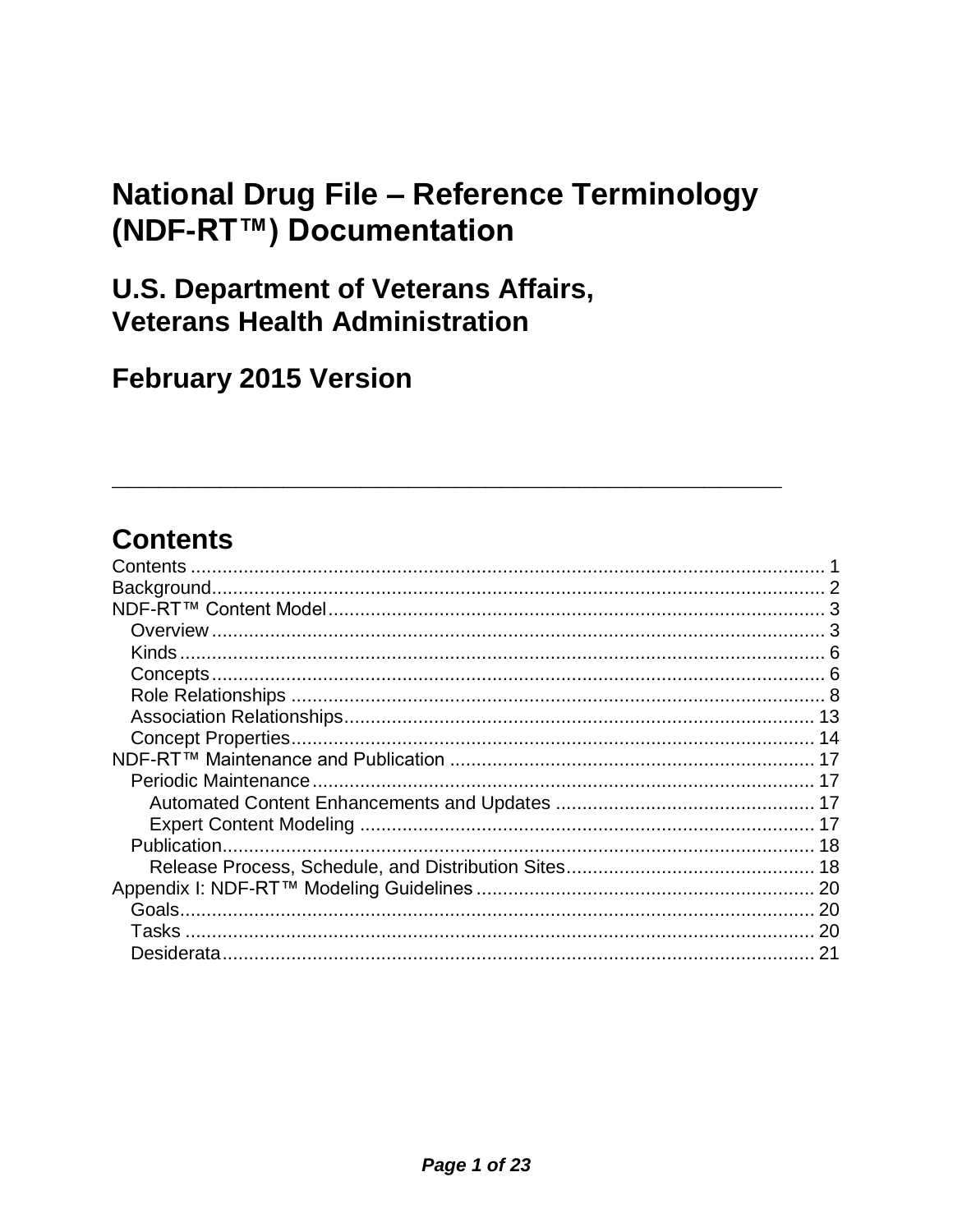# <span id="page-1-0"></span>**Background**

In 2003, the [Department of Veterans Affairs Veterans Health Administration \(VHA\)](http://www1.va.gov/HEALTH/) began construction of an Enterprise Reference Terminology (ERT)<sup>1</sup>. ERT includes a federated set of vocabulary content; a hybrid commercial off-the-shelf (COTS) and custom-developed software and technology infrastructure; and supporting business processes and documentation. Since its inception, VHA ERT assembled one of the largest terminology repositories in the country.

Controlled medical terminology provides many benefits, and chief among them is support for the creation and use of comparable patient descriptions. Such data comparability can help:

- Reduce ambiguity while describing medical situations
- Improve human productivity
- Improve the performance of decision support applications
- Improve compliance with existing or emerging VHA and other federal mandates and standards
- Enable the exchange of healthcare information
	- o between departments in the same VHA medical center or care facility
	- o between VHA and extra-VHA facilities
	- o between applications
- Manage and leverage information in electronic medical records
- Improve the display of patient information
- Make CPOE (Computer-based Provider Order Entry) more productive
- Enable decision support to reduce errors and improve quality
- Support evidence-based medicine

Use of controlled terminology in electronic medical records greatly enhances the ability of both healthcare professionals and computer applications to collect and leverage available healthcare data productively. The VHA ERT is designed to provide terminology and terminology services that support these objectives at national scale. In this context, the notion of a *reference* terminology is a resource focused on scalable, longitudinal terminology reuse by computers, applications, and their human users.

As part of the ERT, the VHA National Drug File – Reference Terminology (NDF-RT™)1,2 is the reference terminology for medications, an enhancement of the VHA National Drug File (NDF) in a formal description logic ontological representation. Since its beginnings under the auspices of the Government Computer-Based Patient Record (GCPR) project in 2001, NDF-RT™ has evolved into a nationally important drug terminology resource. Its unique description logic-based reference model, accessible intellectual property

 $\overline{a}$ 

<sup>1</sup> Lincoln MJ, Brown SH, et al. U.S. Department of Veterans Affairs Enterprise Reference Terminology Strategic Overview. *Stud Health Technol Inform*. 2004;107(Pt 1):391-5.

<sup>2</sup> Brown SH, Elkin PL, et al. VA National Drug File Reference Terminology: A Cross-institutional Content Coverage Study. *Stud Health Technol Inform*. 2004;107(Pt 1):477-81.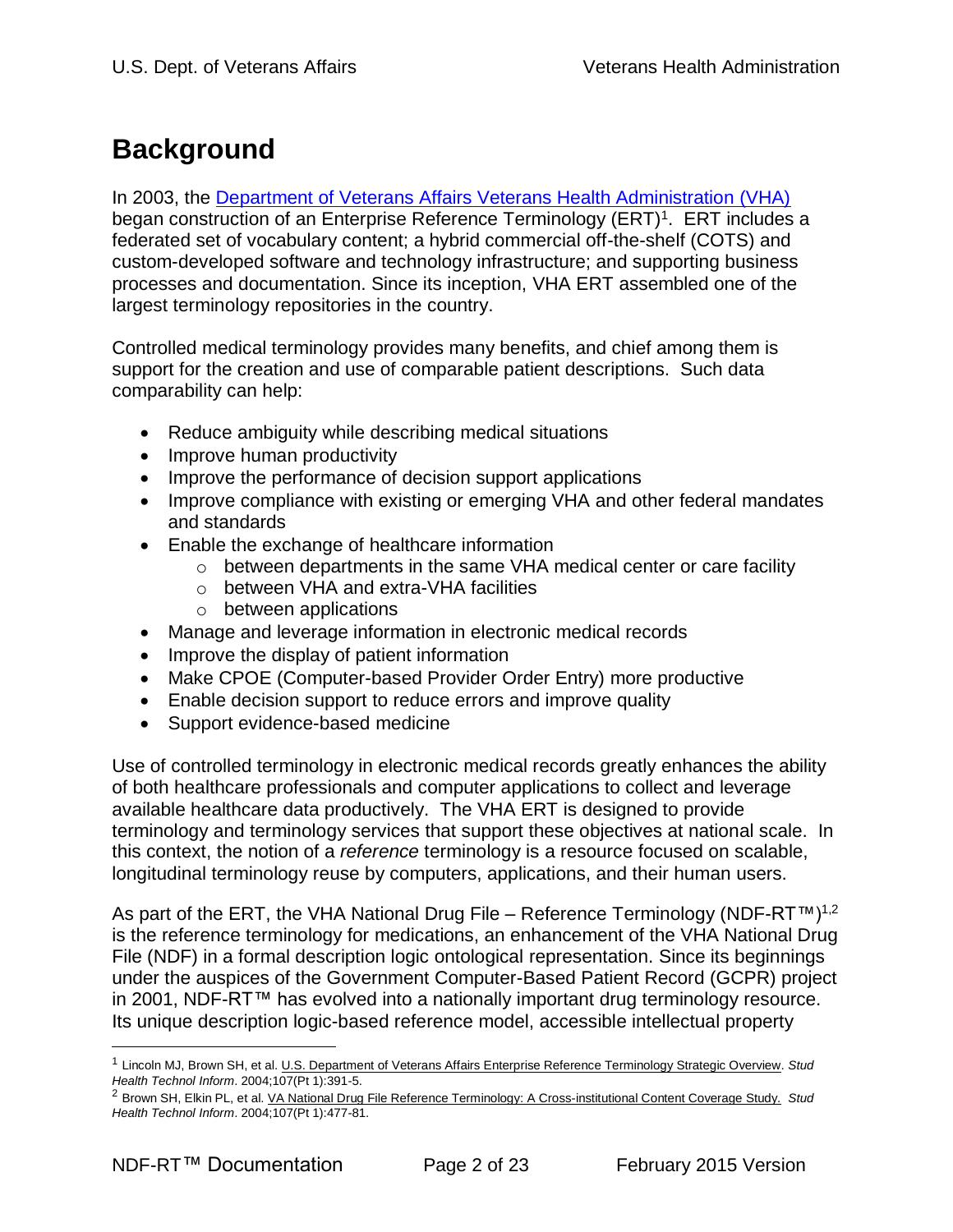status, and championing by informatics experts both within and outside VHA have resulted in NDF-RT's adoption by a number of government and academic projects, including adoption of the mechanisms of action (MoA), physiologic effects (PE), and chemical ingredient by structure (CI) hierarchy subsets as a [Consolidated Health](http://healthit.hhs.gov/portal/server.pt?open=512&objID=1195&&PageID=15503&mode=2&in_hi_userid=10741&cached=true)  [Informatics \(CHI\) standard](http://healthit.hhs.gov/portal/server.pt?open=512&objID=1195&&PageID=15503&mode=2&in_hi_userid=10741&cached=true) used to describe medication pharmacologic class. NDF-RT™ is part of the [Federal Medication Terminologies \(FMT\)](http://www.cancer.gov/cancertopics/terminologyresources/page4) initiative and has been cited or studied within numerous academic and industry publications.

The NDF-RT™ Interagency Expert Panel (NDF-RT™ IEP), an on-going collaboration among the [Department of Veterans Affairs \(VA\),](http://www.va.gov/) [Food and Drug Administration \(FDA\),](http://www.fda.gov/) [National Library of Medicine \(NLM\),](http://www.nlm.nih.gov/) [National Cancer Institute \(NCI\),](http://www.cancer.gov/) [Centers for](http://www.cms.hhs.gov/)  [Medicare and Medicaid Services \(CMS\),](http://www.cms.hhs.gov/) and other federal agencies, advises the VHA on maintenance and improvement of NDF-RT™ content, as needed, for use in the FDA's [Structured Product Labeling \(SPL\)](http://www.fda.gov/oc/datacouncil/SPL.html) initiative and other FMT-related efforts.

The FDA SPL initiative aims to reduce the future costs of drug terminology maintenance and improve patient care and safety. Concepts from the NDF-RT™ MoA, PE, and CI hierarchies have been selected by FDA to index active moieties in FDA established pharmacologic classes [EPC] within the SPL. The NDF-RT™ IEP oversees maintenance and enhancement of these concept hierarchies as well as other content issues, leveraging the expertise of a VHA Subject Matter Expert (VHA SME) team that reviews agency requests and recommends specific NDF-RT™ changes.

Recently, to better support the meaningful use of interoperable electronic health records, NDF-RT™ has been enhanced to explicitly identify concepts and relationships in nationally-designated value sets, including their authoritative sources. Conflicting assertions from different authorities regarding pharmacologic classification or indexing will now be allowed to coexist, clearly labeled in the knowledge base to facilitate subset extraction.

# <span id="page-2-0"></span>**NDF-RT™ Content Model**

# <span id="page-2-1"></span>*Overview*

NDF-RT™ is a concept-oriented *terminology*, a collection of *concepts,* each of which represents a single, unique meaning. Every concept has one fully-specified name and an arbitrary number of other names, all of which are intended to mean the same thing and are therefore synonymous terms. Synonymous terms from external vocabulary sources may have associated unique identifiers. Additionally, NDF-RT<sup>™</sup> assigns an alphanumeric unique identifier (NUI) to every concept, maintained across releases to label and track that meaning.

Concepts in NDF-RT™ are organized into *taxonomies,* that is, hierarchies of concepts based on generalization. The meaning of each concept within a taxonomy is both more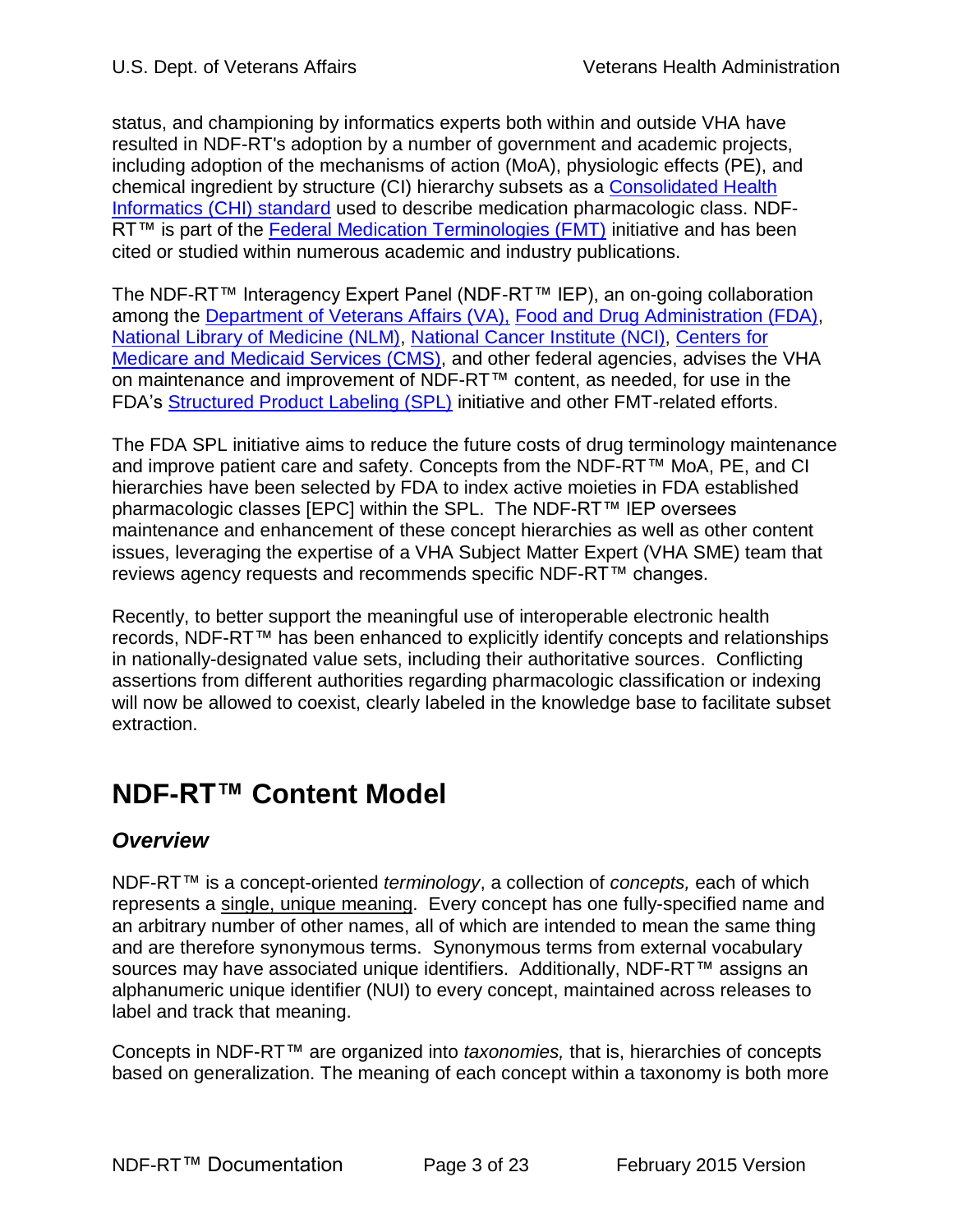general than the meanings of its descendants (if any) and more specific than the meanings of its ancestors (if any).

As a reference terminology and ontology, NDF-RT™ provides a formal content model that describes and defines medications, both computationally and to humans, by naming relevant concepts via preferred and synonymous terms, and describing them via named relations to other terminology concepts, either within NDF-RT™ or in external terminologies. By content model, we mean the specific concepts and kinds, role and associational relationships, and conceptual properties in a reference terminology and ontology. Assuming a basic knowledge of content modeling and representational elements, the next sections flesh out the specific content model of NDF-RT™.

In NDF-RT™, generic ingredients or combinations thereof are described in terms of their active ingredients, mechanisms of action, physiologic effects, and therapeutics (indications and contraindications). Orderable (clinical) drug products inherit the descriptions of their generic ingredients, and are further described by local (VHA) drug classification, strength, units, and dose forms. All of the descriptive concepts can themselves be explained via their position in hierarchical classifications or taxonomies of related concepts.

A simplified diagram of the NDF-RT™ content model is shown in Figure 1. This description-logic representation of knowledge is formally-computable, enables classification inferences, closely resembles natural scientific descriptions, and is quite easy for people to read and understand.

In support of the FDA Structured Product Labeling (SPL) initiative, the set of FDA Established Pharmacologic Class (EPC) concepts has been added to NDF-RT™ in parallel and analogous with the VA Drug Classification hierarchy. These concepts are distinguished by an "[EPC]" tag suffixed to their preferred names. Role relationships (suffixed with a "{FMTSME}" authority) originating from these EPC concepts target concepts from the NDF-RT™ MoA, PE, and CI hierarchies that were recommended by medication terminology subject matter experts to index EPC-classified ingredients for SPL purposes.

FDA took those recommendations under advisement, later releasing official FDA SPL pharmacologic classification indexing for active moieties, which may be different. NDF-RT™ now represents official FDA SPL indexing in its content model by placing active ingredients and their VA-formulary drug products beneath FDA-assigned EPC concepts. Official role relationships published in FDA SPL (suffixed with a "{FDASPL}" authority) originate from active ingredient concepts instead, but still target concepts from the NDF-RT™ MoA, PE, and CI hierarchies. Role relationships asserted by VHA and NDF-RT™ are suffixed with a "{NDFRT}" authority, and may coexist with conflicting assertions from {FDASPL} or elsewhere.

In lieu of developing a *de novo* drug classification hierarchy incorporating EPC concepts with some number of grouping or navigational concepts, FDA and VA decided to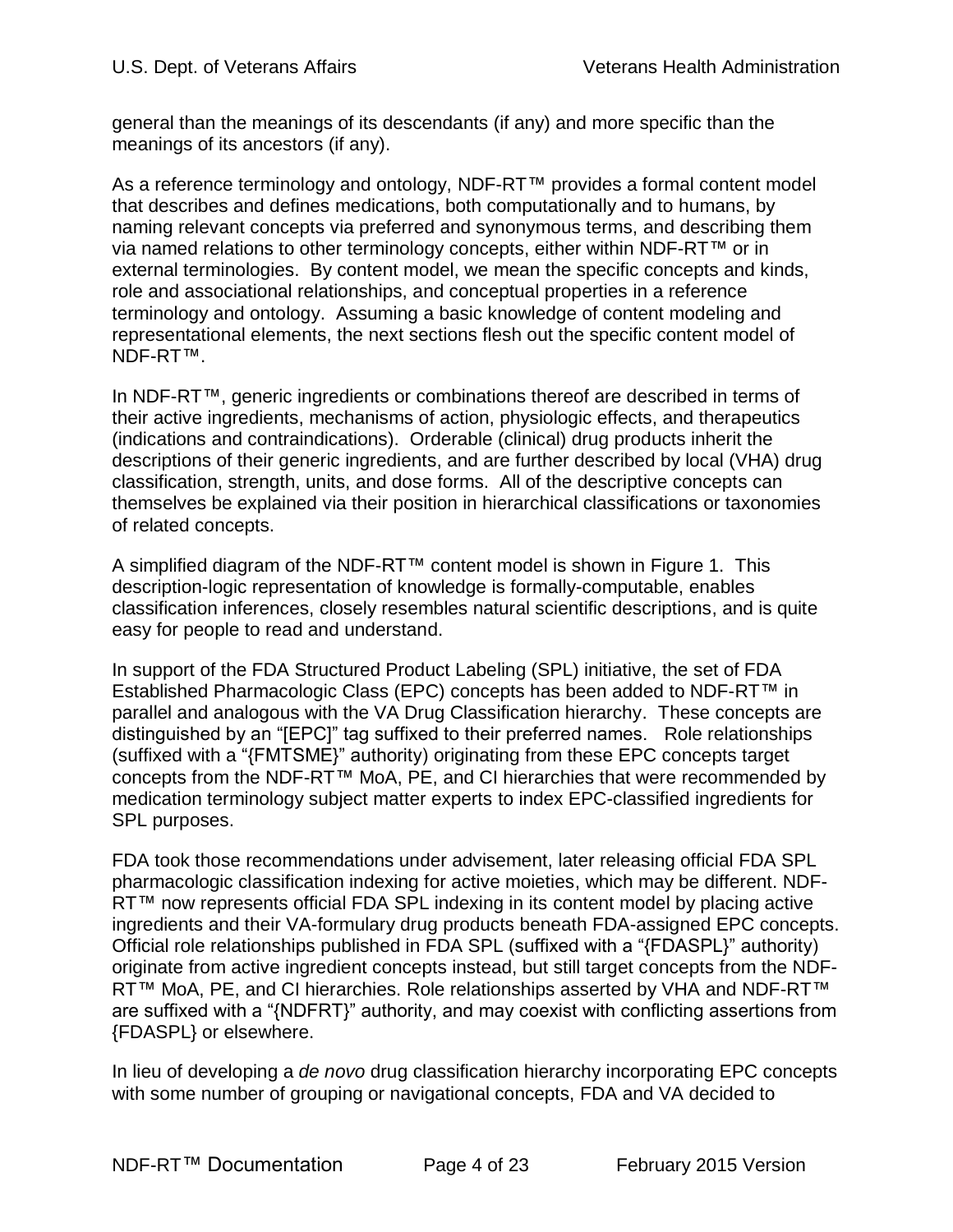integrate the EPC concepts (by extension) into an existing standard. Mappings to SNOMED CT were determined to be the most complete and comprehensive, hence SNOMED CT was chosen as the target terminology.

NDF-RT™ now contains data specifying a "virtual hierarchy" for FDA EPC concepts by mapping them into the SNOMED-CT Product and/or Substance hierarchies. Conceptually, SNOMED-CT hierarchies harbor FDA EPC concepts virtually-embedded within them. Navigation and categorization are the most important use cases. Refer to the Concept Properties section of this document for details about the SNOMED \* properties used to store EPC-to-SNOMED-CT mappings.



**Figure 1: Content Model for NDF-RT™**

Triangles denote hierarchies of related concepts, categorized in the rectangles within the triangles. Taxonomic or ISA relationships (upward-pointing green/red arrows) unify NDF-RT™ clinical drug concepts into a polyhierarchy, classified both by their VA drug class and the FDA EPC of their active ingredient(s). Various named role relationships (sideways-pointing amber/red arrows) define the central drug concepts (green) from which they originate in terms of the reference hierarchy concepts (blue) pointed to. Role relationships are also inherited into subsumed clinical drug concepts. {NDFRT}-asserted relationships are denoted by amber arrows. {FDASPL}- or {FMTSME}-asserted relationships by red arrows.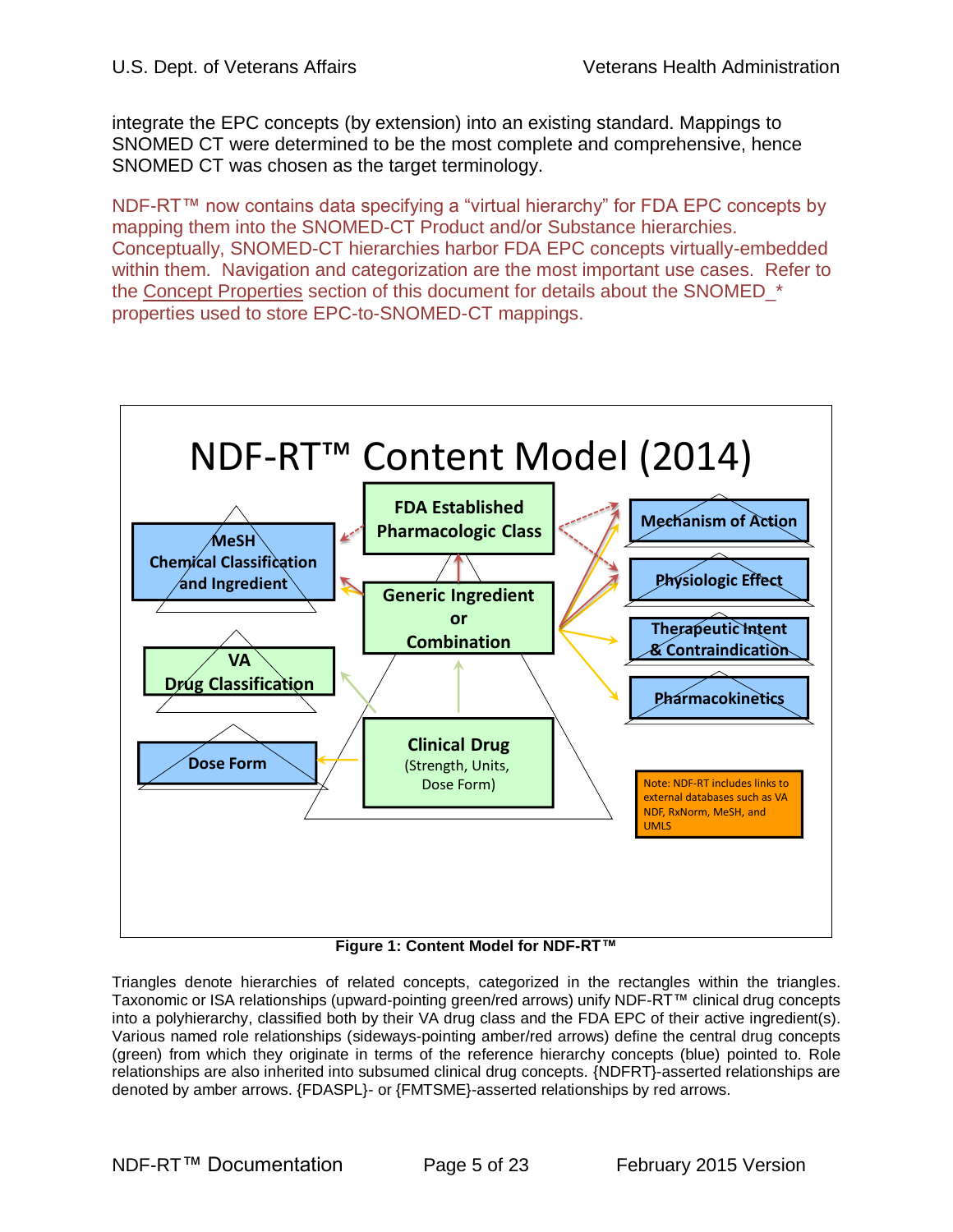## <span id="page-5-0"></span>*Kinds*

NDF-RT™ concepts are partitioned into a small number of very general, distinct, nonoverlapping categories or *kinds*, such that each concept is assigned to exactly one kind. Valid concept kinds currently include:

- **DRUG\_KIND** the primary, central hierarchy in NDF-RT**.** It includes VA classifications of medications, generic ingredient preparations used in medications, and orderable (clinical) VA drug products. FDA Established Pharmacologic Classes are also represented in this kind. Concepts at different levels of the hierarchy were extracted from different NDF legacy files. Packaged (NDC-coded) drug products, disposable supplies, and durable medical equipment have been deprecated from NDF-RT. All **DRUG\_KIND** concepts are organized into the main hierarchy beneath the "Pharmaceutical Preparations" concept.
- **DISEASE\_KIND** pathophysiologic as well as certain non-disease physiologic states that are treated, prevented, or diagnosed by an ingredient or drug product. May also be used to describe contraindications. These concepts are organized into a classification hierarchy from NLM's MeSH (Medical Subject Headings), beneath the "Diseases, Manifestations or Physiologic States" concept.
- **INGREDIENT KIND** chemicals or other drug ingredients, organized into a chemical structure classification hierarchy, from NLM's MeSH with slight modifications, beneath the "Chemical Ingredients" concept.
- **MECHANISM OF ACTION KIND** molecular, subcellular, or cellular effects of drug generic ingredients, organized into a chemical function classification hierarchy, beneath the "Cellular or Molecular Interactions" concept.
- **PHARMACOKINETICS\_KIND** collections of concepts describing the absorption, distribution, and elimination of drug active ingredients, beneath the "Clinical Kinetics" concept.
- PHYSIOLOGIC\_EFFECT\_KIND tissue, organ, or organ system effects of drug generic ingredients, organized into an organ system classification hierarchy, beneath the "Physiological Effects" concept.
- **THERAPEUTIC CATEGORY KIND** a small, experimental collection of general therapeutic intents of drug generic ingredients, organized into an organ system-oriented classification hierarchy, beneath the "Therapeutic Categories" concept. These concepts are experimental, and are used exclusively to model FDA established pharmacologic class concepts with diverse, poorly defined, or undefined mechanisms of action and/or physiologic effects.
- **DOSE\_FORM\_KIND** NDF-RT<sup>TM</sup>-specific hierarchy of administered medication dose forms generally from NLM's RxNorm, beneath the "Dose Forms" concept.

# <span id="page-5-1"></span>*Concepts*

As of this writing, the conceptual coverage of NDF-RT™ is derived through a periodic algorithmic "refresh" from the latest National Drug File (NDF) files, including all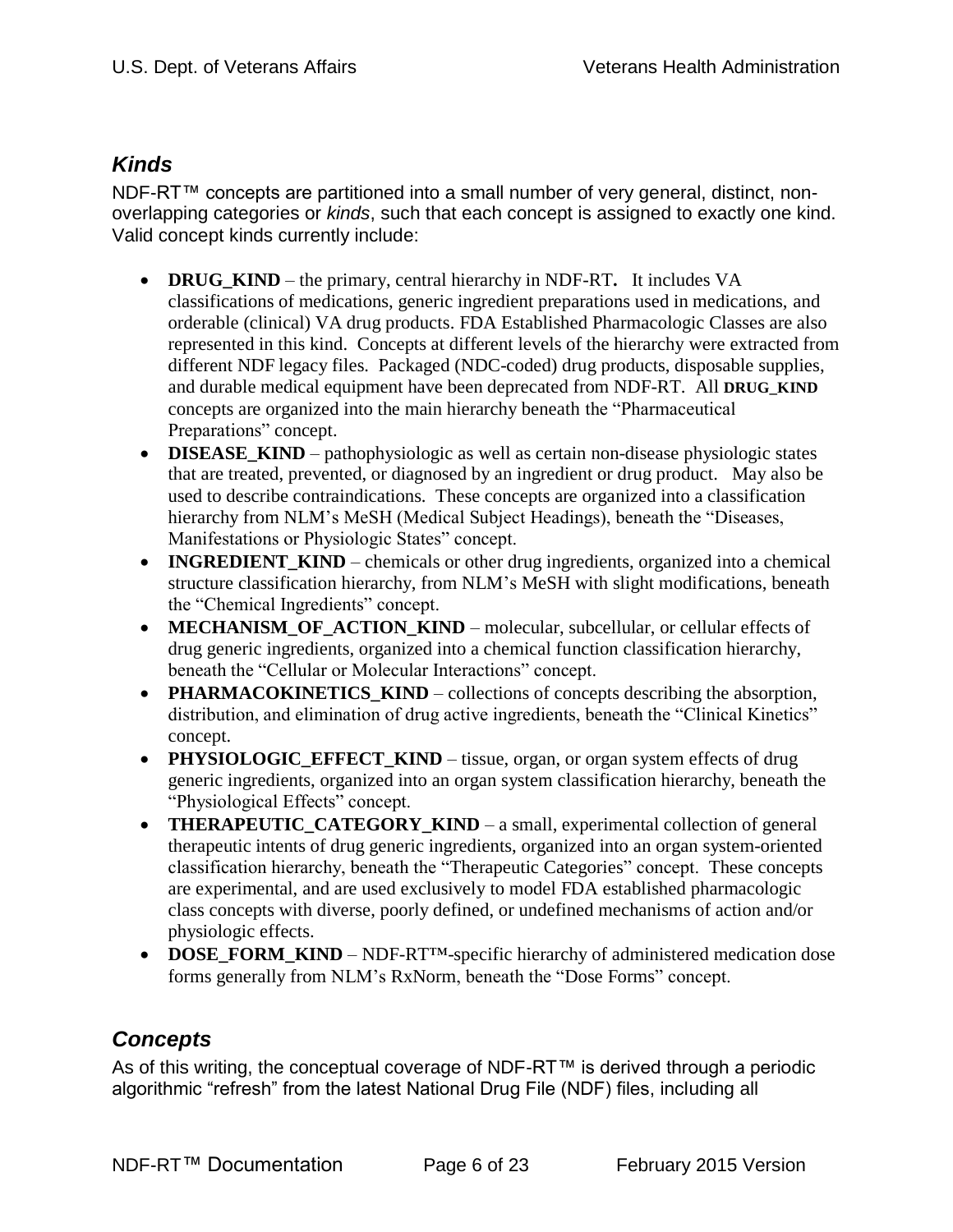orderable drug products together with their pharmaceutically-active generic ingredients or combinations thereof. NDF-RT™ is organized around its **DRUG\_KIND** consisting of medications. NDF-RT™ also includes reference concepts used in the "knowledge base" aspect of reference terminology modeling to describe the structural and functional chemical classification, physiologic effects, kinetics, and therapeutics of generic active ingredients and, via inheritance, the orderable medications containing them. The maintenance of the reference concepts and terminology modeling is described in more detail later [\(Periodic Maintenance\)](#page-16-1).

Medication concept instances within the **DRUG\_KIND** are organized into a so-called "Pharmaceutical Preparations" polyhierarchy having three primary paths, each consisting of increasingly specific levels:

Drugs by chemical, functional, and/or therapeutic classification:

Using the legacy VA Drug Class concept hierarchy:

- 1. VA Drug Classes
- 2. Orderable (Clinical) Drugs

Using the FDA Established Pharmacologic Class concept hierarchy:

- 1. FDA Established Pharmacologic Classes
- 2. Generic (Active) Ingredients
- 3. Orderable (Clinical) Drugs

Drugs by generic ingredient or combination:

- 1. Generic Ingredients
- 2. Orderable (Clinical) Drugs

Orderable or clinical drug names, those used by clinicians in patient care, consist of the active generic ingredient(s) at specified strength(s), unit(s), and dose form, adhering to the definition proposed by the HL7 Medication Terminology technical committee. The set of clinical drug concepts at the lowest level has alternative superconcepts at the next higher hierarchical level, namely: generic ingredients and combinations thereof (aka "preparations"), as well as VA-specific drug classes for orderable drug products. For example, the ETANERCEPT 50MG/ML INJ SYRINGE concept (Figure 3) has two parent superconcepts, namely: [MS190] ANTIRHEUMATICS,OTHER and ETANERCEPT.

The hierarchical level of each NDF-derived concept in the **DRUG\_KIND** is recorded in its **Level** property, the value of which can be one of the following: **VA Class, Ingredient,**  or **VA Product**. Generic Ingredient concepts in the **DRUG\_KIND** at the **Ingredient** level are linked to their chemical constituents in the **INGREDIENT\_KIND** by a **has\_Ingredient**  role to each constituent, single ingredient chemical concept. Currently, only the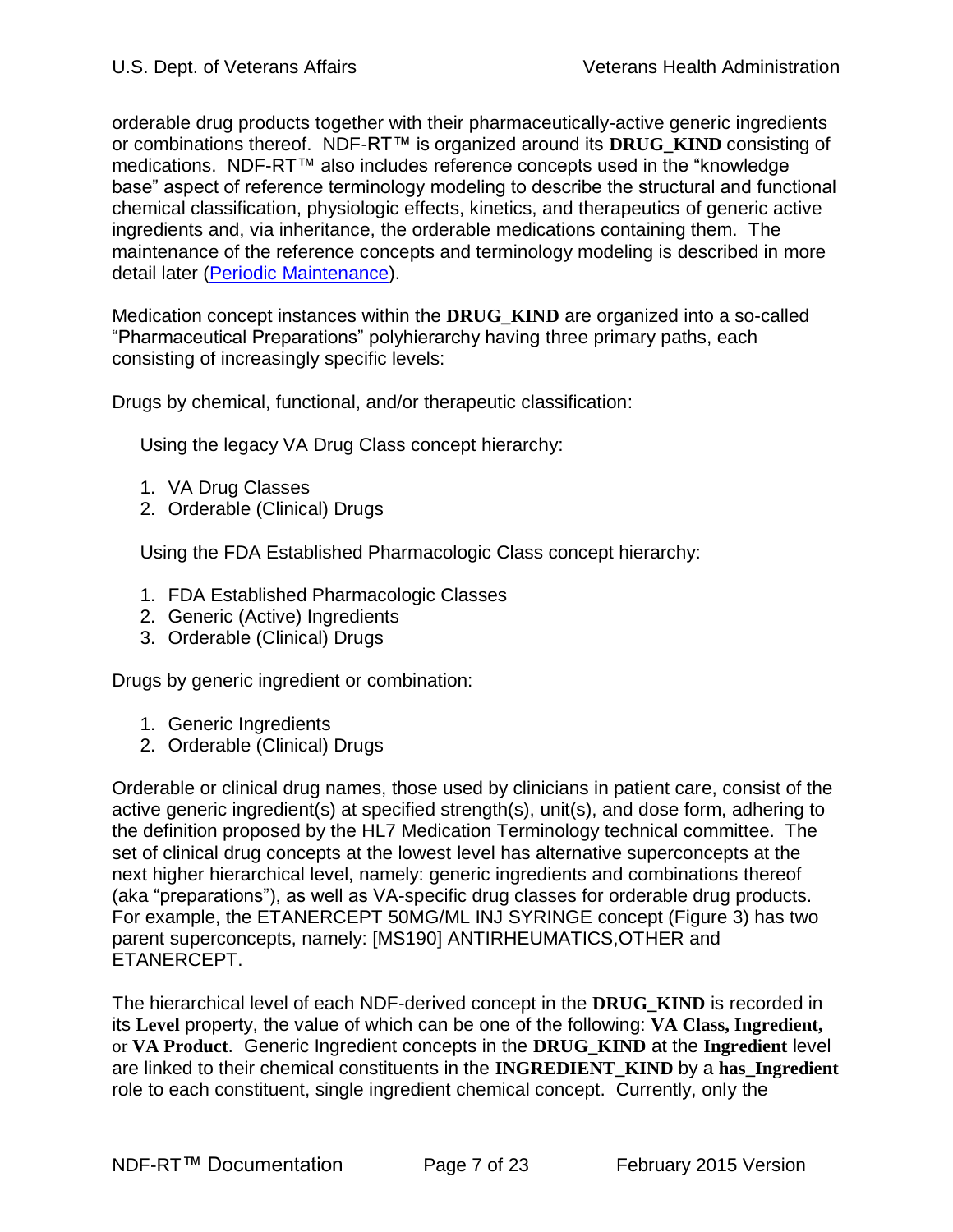"Generic Ingredient" concepts are fully modeled. Other roles, enumerated in the Roles section immediately below, have also been modeled. If necessary when adding a new orderable drug, the modeler works backwards through higher levels as far as needed, adding any defining superconcepts required. While doing so, relevant additions to concepts in one or more of the reference kinds may also be in order.

# <span id="page-7-0"></span>*Role Relationships*

Role relationships help to describe and define concepts according to their relationships with other concepts. Each role has a *domain* – the *kind* of concept whose definition may use the role, as well as a *range* – the *kind* of concept that the role can refer to. As definitional relationships, roles support tool-based automated classification and are inherited into descendant concepts in the resulting inferred taxonomy.

In NDF-RT™, concepts in the **DRUG\_KIND** have role relationships, which are inherited down the drug hierarchy from generics into orderable drug products. Role names may be prefixed with "*has\_*" and contain the name of the role's range kind or an acronym thereof, although exceptions are made for several different roles that refer to the same kinds. Roles are specified only with the *some* restriction. [Figure 2](#page-8-0) and [Figure 3](#page-9-0) illustrate how several important role relationships in the NDF-RT™ content model can be used to semantically model, that is, to describe and define, an anti-rheumatic agent generic ingredient and an orderable, clinical drug containing that ingredient.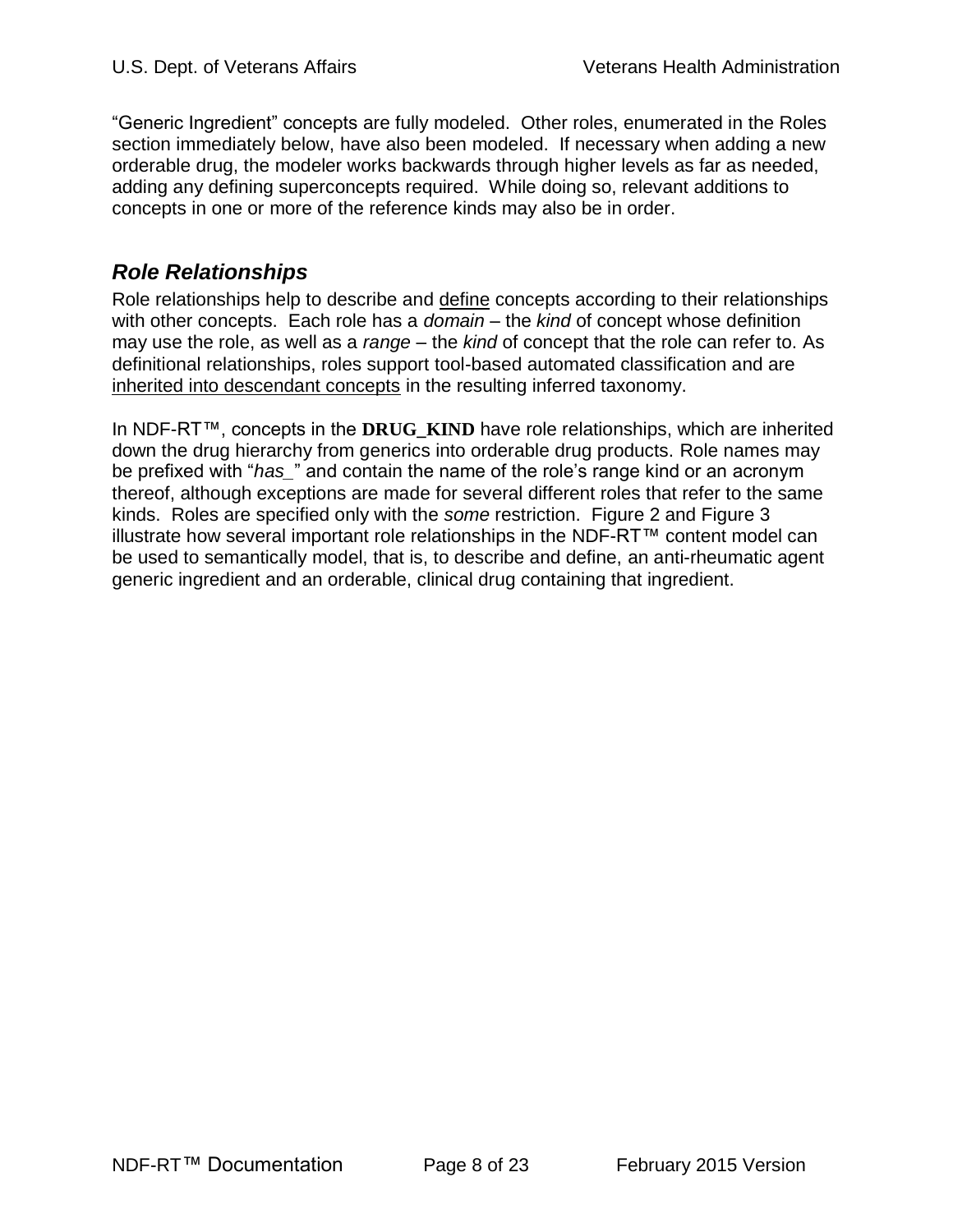

#### **Figure 2: Generic Ingredient Content Modeling with Role Relationships (green)**

<span id="page-8-0"></span>Several role relationships (green) have been modeled at this generic ingredient level of the drug hierarchy and may be inherited down the hierarchy. Properties (magenta) and their indented qualifiers (blue) are concept-specific and not heritable.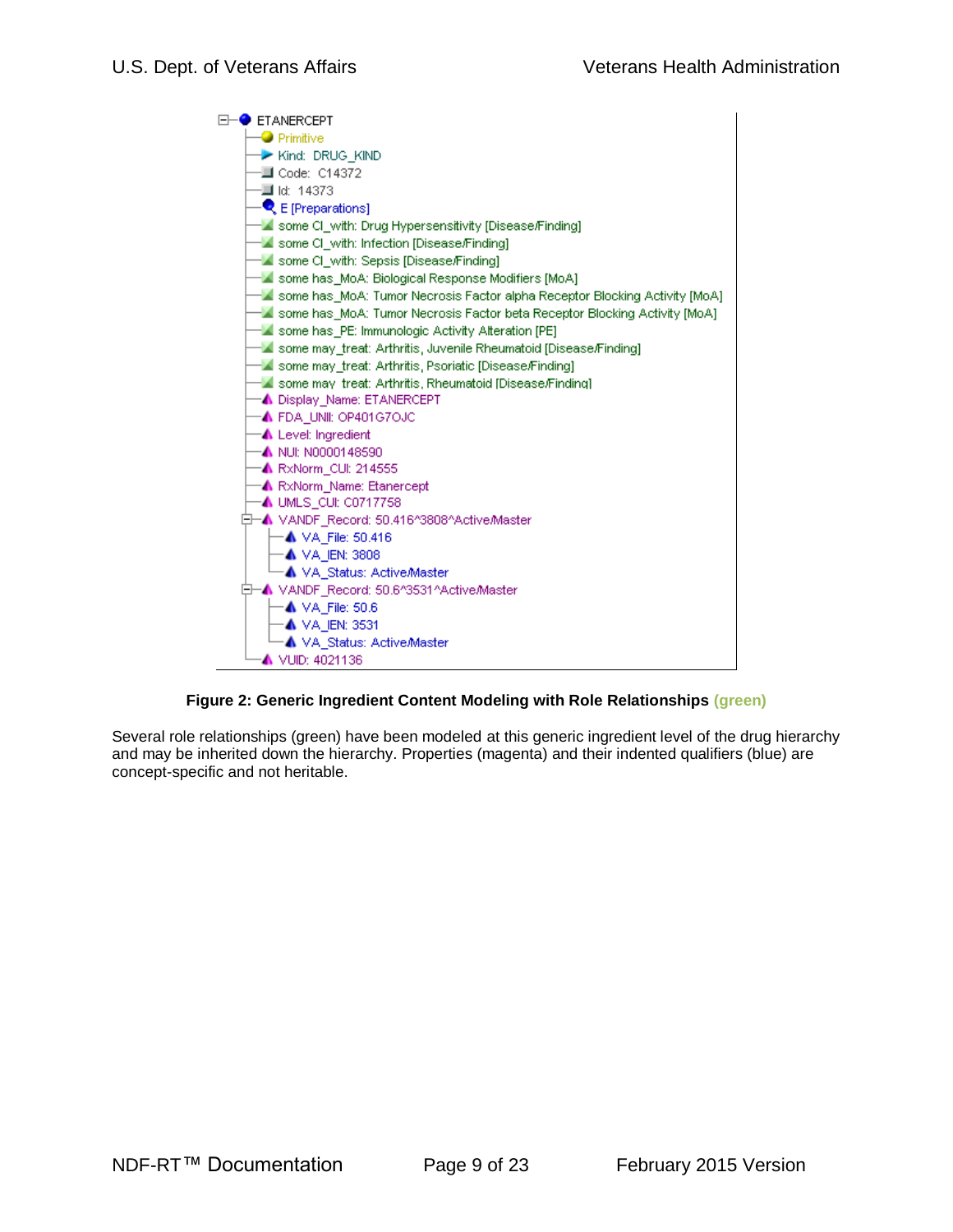

#### **Figure 3: Orderable Drug Content Modeling with Incremental Role Relationship (green)**

<span id="page-9-0"></span>Only one additional role (has\_DoseForm) has been modeled at this orderable drug level of the drug hierarchy. Generic ingredient level modeling (Figure 2) will be inherited down the drug hierarchy to all descendant concepts (like this one) automatically by inference. Spheres (blue) denote superconcepts.

NOTE: All role names now have their source authority suffixed in {curly braces}. Each suffixed tag identifies the authoritative source asserting that role relationship instance. Conflicting relationships from different authorities can co-exist in the knowledge base.

Valid source authorities are listed here:

{NDFRT} = role relationship asserted by NDFRT or VA subject matter experts {FMTSME} = role recommended by FMT subject matter experts for SPL {FDASPL} = role relationship assigned by FDA SPL to active ingredient moieties

The following enumeration of different sections within the **DRUG\_KIND** shows the default levels where role relationships are introduced, along with the kind of concepts referenced by the role and what each role describes or defines:

- **Drug/Pharmacologic Class (VA or FDA)**
	- o **has\_Chemical\_Structure {} INGREDIENT\_KIND**
		- chemical structure classification of a pharmacologic class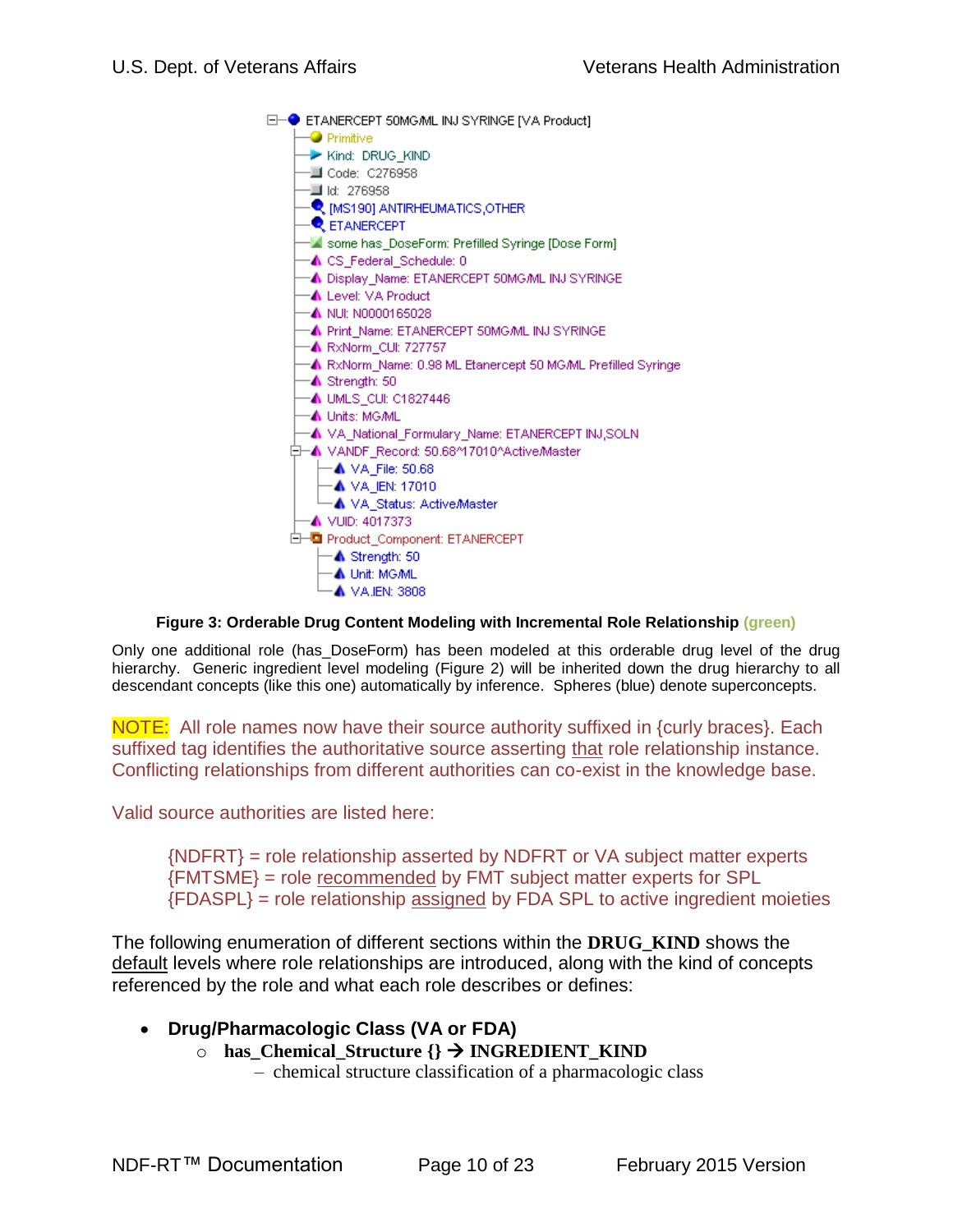#### $\circ$  **has\_MoA**  $\{\} \rightarrow \text{MECHANISM\_OF\_ACTION\_KIND$

– molecular, subcellular, or cellular level functional activity of a pharmacologic class

#### o **has\_PE {} PHYSIOLOGIC\_EFFECT\_KIND**

– tissue, organ, or organ system level functional activity of a pharmacologic class

### $\circ$  **has TC**  $\{\}$   $\rightarrow$  **THERAPEUTIC CATEGORY KIND**

– therapeutic intent categorization of a pharmacologic class

### **Generic Ingredients or Combinations**

### $\circ$  **has Ingredient**  $\{\} \rightarrow \text{INGREDIENT}$  KIND

- chemical ingredient of a generic ingredient preparation or drug
- $\circ$  **CI** ChemClass  $\{$ }  $\rightarrow$  **INGREDIENT** KIND
	- contraindicated structural chemical class of another generic if coadministered with the generic ingredient preparation or drug

#### o **has\_active\_metabolites {} INGREDIENT\_KIND**

– chemically-active metabolic product of a generic ingredient preparation or drug

#### o **metabolized\_by {} INGREDIENT\_KIND**

– chemical or enzyme which metabolizes a generic ingredient preparation or drug

#### o **has\_MoA** {}  $\rightarrow$  MECHANISM\_OF\_ACTION\_KIND

– molecular, subcellular, or cellular level functional activity of a generic ingredient preparation or drug

#### $\circ$  **CI** MoA<sup>{}</sup>  $\rightarrow$  MECHANISM OF ACTION KIND

– contraindicated mechanism of action of another generic if co-administered with the generic ingredient preparation or drug

#### $\circ$  **has PE**  $\{\}$   $\rightarrow$  **PHYSIOLOGIC** EFFECT KIND

– tissue, organ, or organ system level functional activity of a generic ingredient preparation or drug

### o **CI\_PE {} PHYSIOLOGIC\_EFFECT\_KIND**

– contraindicated physiological effect of another generic if co-administered with the generic ingredient preparation or drug

#### $\circ$  **has\_PK**  $\{\}$   $\rightarrow$  **PHARMACOKINETICS\_KIND**

– absorption, distribution, and elimination of a generic ingredient preparation or drug

### o **site\_of\_metabolism {} PHARMACOKINETICS\_KIND**

– metabolic anatomic site of a generic ingredient preparation or drug

- $\circ$  **may\_treat**  $\{\}$   $\rightarrow$  **DISEASE\_KIND** 
	- therapeutic use or indication of a generic ingredient preparation or drug
- $\circ$  **may** prevent  $\{\}$   $\rightarrow$  DISEASE KIND
	- preventative use or indication of a generic ingredient preparation or drug

### $\circ$  **may** diagnose  $\{\}$   $\rightarrow$  DISEASE KIND

– diagnostic use or indication of a generic ingredient preparation or drug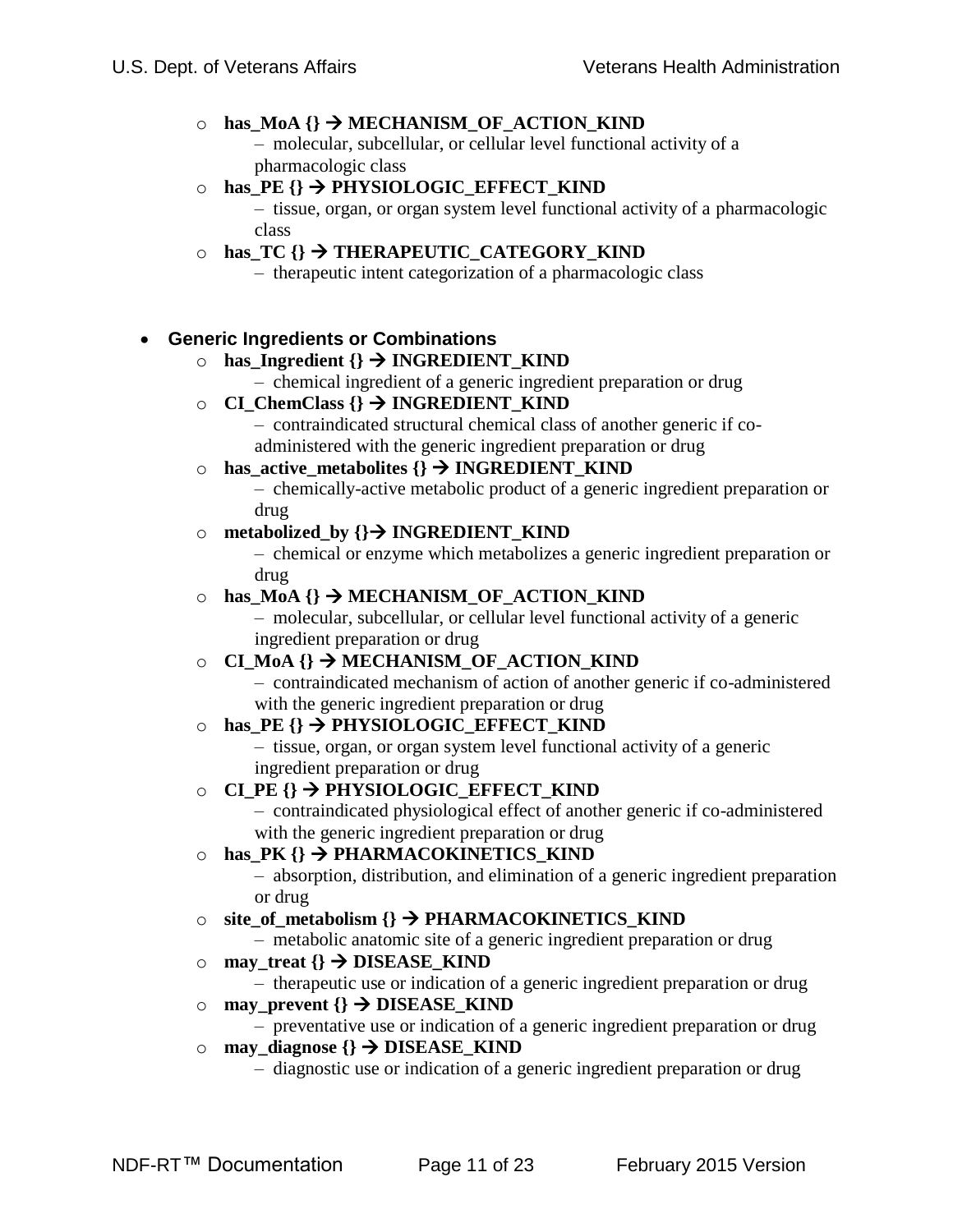#### $\circ$  **induces**  $\{\}$   $\rightarrow$  **DISEASE\_KIND**

– therapeutic effect or state caused by a generic ingredient preparation or drug (e.g., abortifacient induces therapeutic abortion)

#### $\circ$  **CI** with  $\{\} \rightarrow$  DISEASE KIND

– therapeutic or co-morbid contraindication of a generic ingredient preparation or drug

#### $\circ$  effect may be inhibited by  $\{\} \rightarrow \text{DRUG}\ KIND$

– preparation or drug which interferes with therapeutic effect of a generic ingredient preparation or drug

### **Orderable (Clinical) Drug**

#### $\circ$  **has\_DoseForm**  $\{\}$   $\rightarrow$  DOSE\_FORM\_KIND

– RxNorm standard name for physical form of a drug (e.g., oral tablet, topical cream)

Although roles are shown at the level where they should be modeled by default, most could be stated at lower levels when the particular drug concepts are best modeled in that way. Selection of role values is based on reference sources and explicit modeling guidelines, as explained in Appendix 1.

Modeling also follows these guidelines:

- The has Ingredient and has DoseForm roles are mandatory, assigned automatically during initialization or periodic updates, and not edited.
- The **has\_MoA**, **has\_PE, may\_\*, induces, and CI \*** roles are human-modeled if {NDFRT}- or {FMTSME)-authorities.
- Remaining roles are optional and human-modeled if {NDFRT}-authority.
- {FDASPL}-authority roles are assigned automatically from FDA SPL data during initialization or periodic updates, and not edited.

[Figure 4](#page-12-1) illustrates content modeling in an FDA Established Pharmacologic Class concept in order to recommend indexing for the FDA SPL. Role relationships shown there now have an {FMTSME}-authority suffix.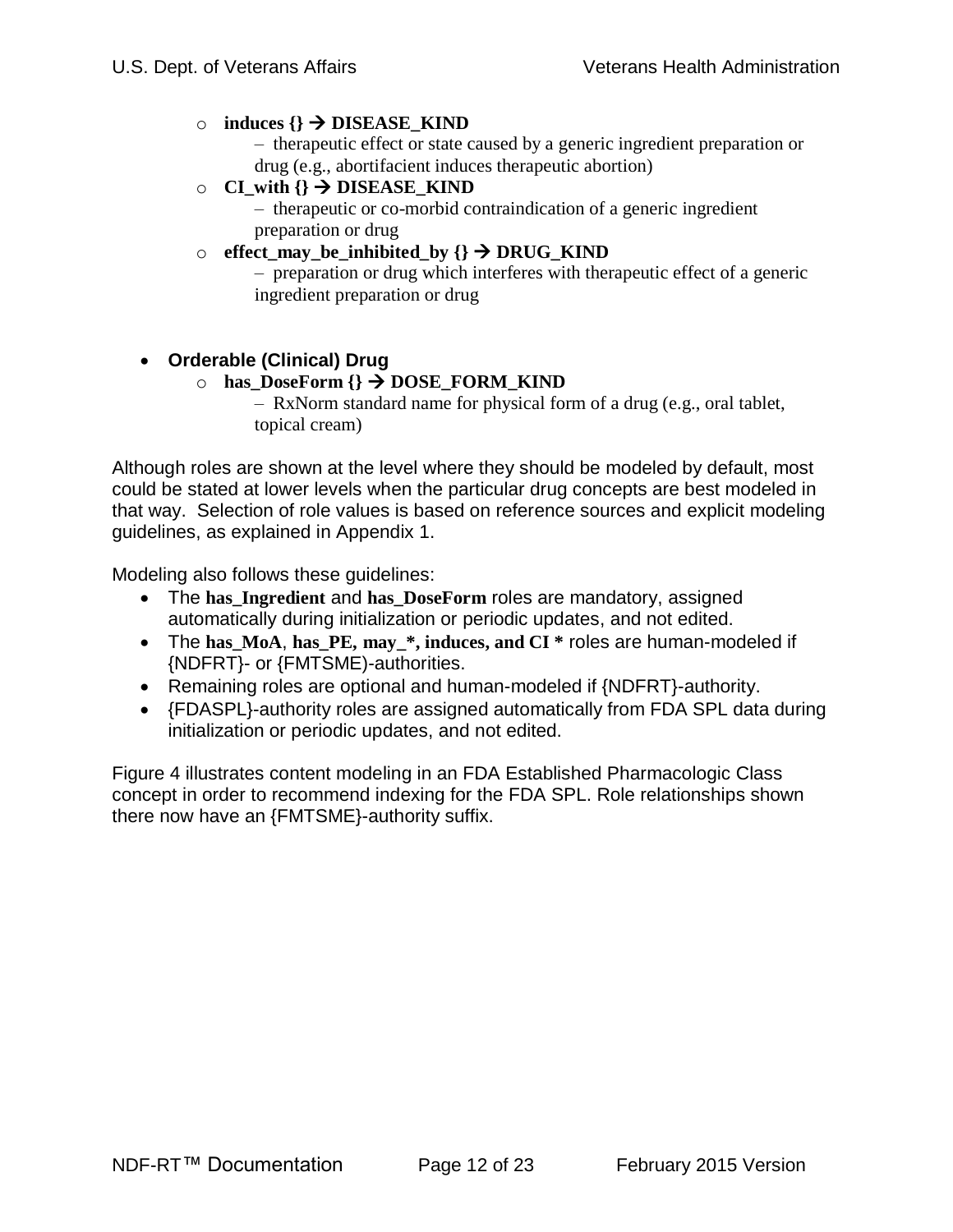

<span id="page-12-1"></span>**Figure 4: FDA Established Pharmacologic Class Content Modeling with Role Relationships (green)**

<span id="page-12-0"></span>FDA SPL indexing for this EPC concept is represented by two role relationships. In addition to the untagged display name, note two more synonymous names for this concept.

### *Association Relationships*

Concepts may also have association relationships to other concepts. Associations are treated as non-definitional, unlike role relationships. Consequently, they are ignored by automated classification and are not inherited into descendant concepts in the resulting inferred taxonomy.

NDF-RT™ association names describe the specific inter-concept relationship. The following lists NDF-RT™ associations along with the kind (and level) of concepts referenced by each. Valid *association qualifiers* required by relationship semantics are shown indented beneath the listed association.

- o **Product\_Component**
	- from **DRUG** KIND where Level = VA Product  $\rightarrow$ 
		- to **DRUG\_KIND where Level = Ingredient**
		- **Strength**
		- **Unit**
		- **VA.IEN**

– generic ingredient component of orderable drug product, qualified by strength, unit, and VA NDF file IEN (individual entry number)

#### o **PharmClass\_Member**

from **ANY (Drug Classification) KIND**

- to **DRUG\_KIND where Level = Ingredient**
- **VS.Name**
- **VS.Authority**
- **VS.Status**
- **VS.UI**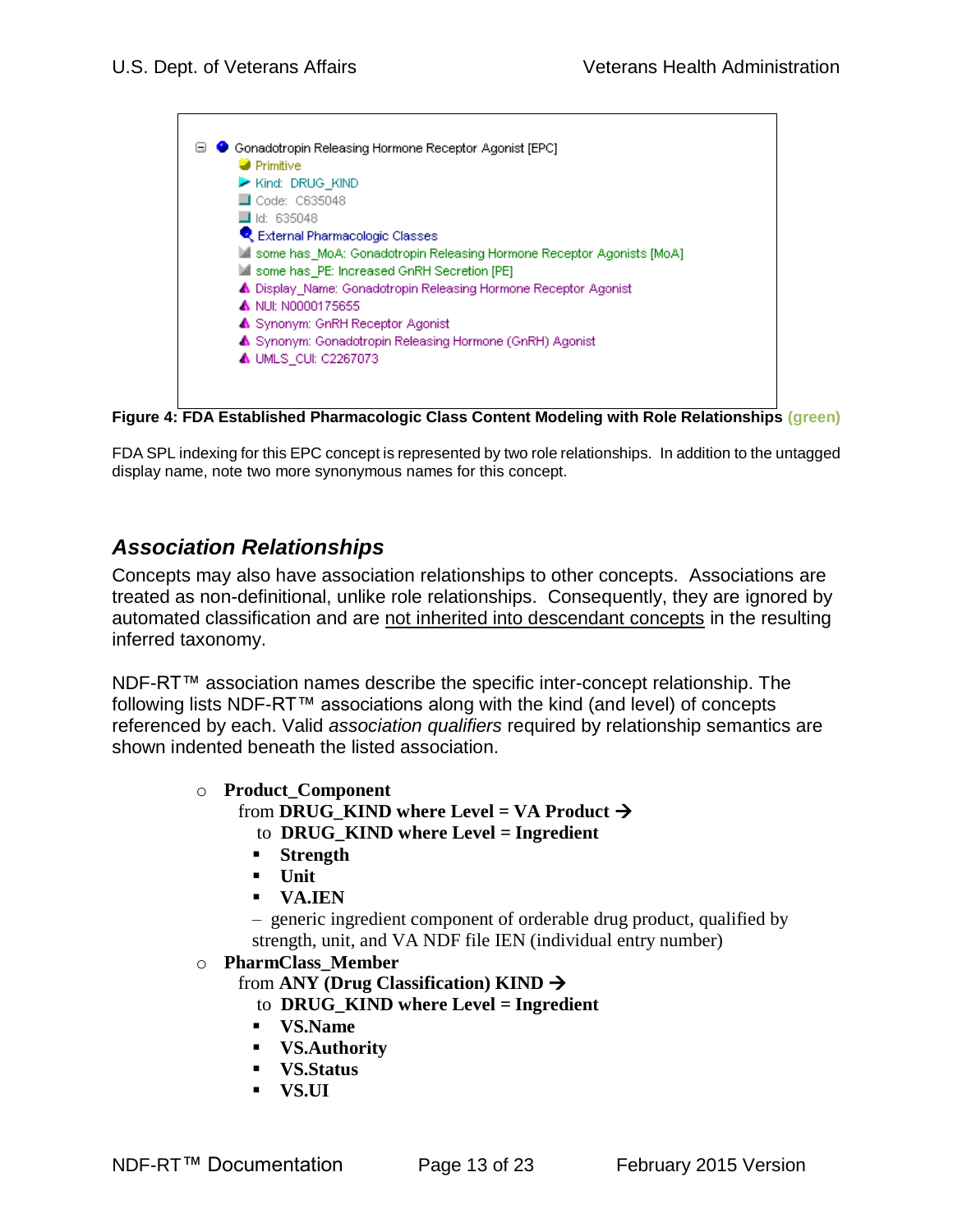– generic ingredient assigned in an external value set as a member of a drug class, qualified by value set name, authority, status, and external unique ID

## <span id="page-13-0"></span>*Concept Properties*

Concept properties are informational attributes of concepts. A property value is a text string (e.g., external name, UI, data flag) attached to a single concept, without any inheritance to descendant concepts in the inferred taxonomy.

Most NDF-RT™ concept properties were assigned during initialization or periodic updates (see the [Periodic Maintenance](#page-16-1) section). Assignment of default property values was based on the original source content or upon property semantics.

Salient drug and ingredient properties initialized from legacy NDF files during periodic NDF updates have been "adopted" by NDF-RT™ as scientifically valid and meaningful data for a medication reference terminology. In most cases, their property name prefix of "NDF" or "VA" has been deprecated. Remaining "VA\*" properties provide pointers to original NDF file records or other VA-specific data.

Properties derived from external terminology sources will have their names prefixed accordingly ("MeSH\_", "RxNorm\_", "SNOMED\_", "FDA\_", or "UMLS\_"). These properties provide synonymous mappings via source-specific identifiers or display other attributes of that synonymous external source concept. External source property values are also populated automatically during periodic updates.

The remainder of this section indicates where specific properties belong in the NDF-RT™ content model. The following properties are relevant for all NDF-RT™ concepts:

- **NUI** NDF-RT™ unique identifier (a unique "N#" assigned to *every* concept)
- **Display\_Name** *untagged* concept name for import and export
- **Synonym**
- **UMLS\_CUI**  unique concept identifier from the NLM UMLS Metathesaurus

Every NDF-RT™ concept has been assigned a unique identifier (NUI) and may have other synonymous, internal or external names as needed and described.

Any NDF-RT™ concept may be externally assigned to one or more nationallydesignated value sets. If so, the following property, with further indented qualifiers, is relevant. It may occur multiple times in a single concept for different value set names and/or authorities.

- Value Set official name of external value set
	- o **VS\_Authority** authoritative source of value set
	- o **VS\_Status** (optional) external status of concept in value set
	- o **VS\_UI** (optional) external unique identifier for concept

The following properties, with further indented qualifiers, are relevant for all VA NDFsourced concepts having legacy NDF content: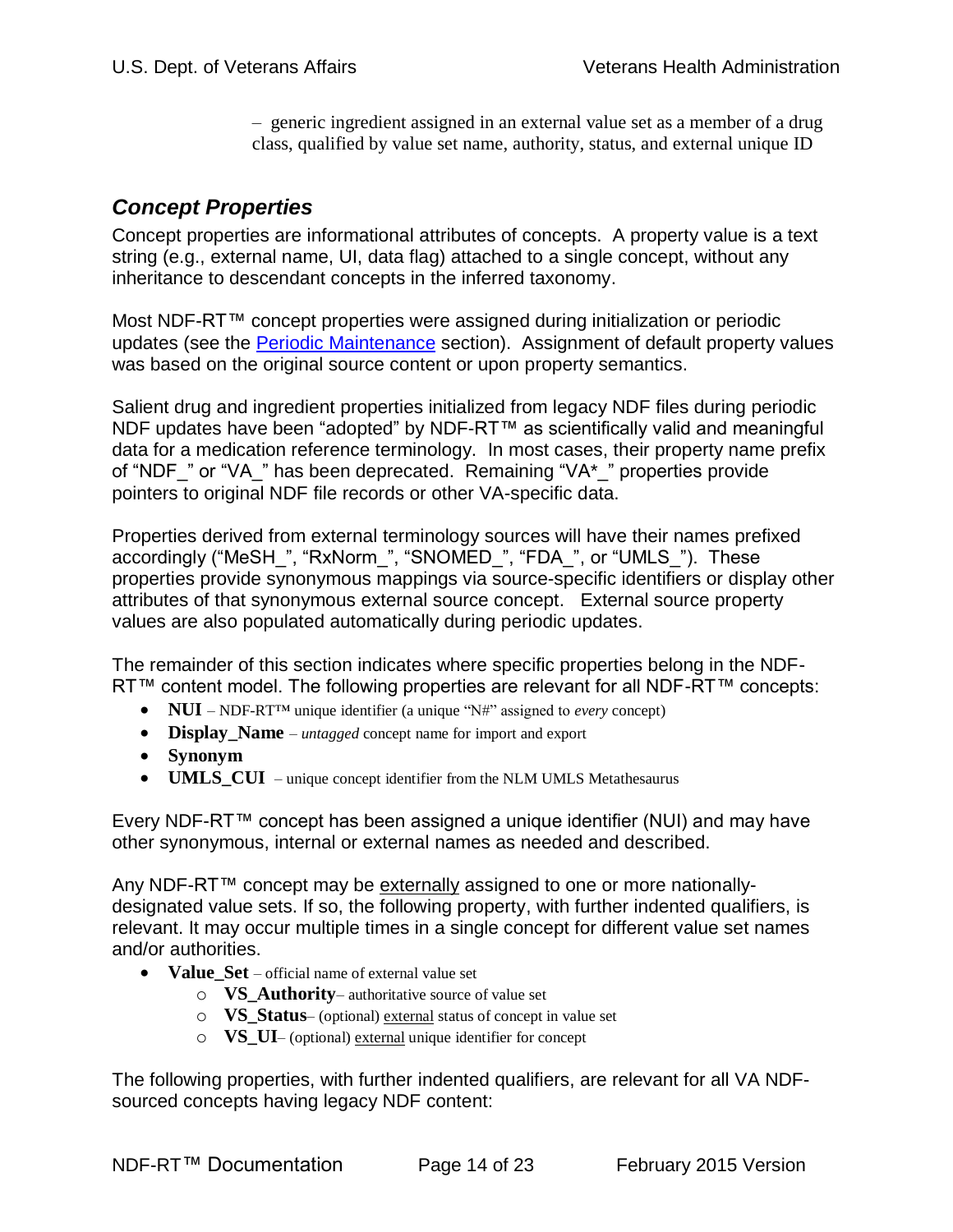- **VUID** VA Unique IDentifier from the master VA NDF entry
- **VANDF\_Record** concatenated triple of the following qualifier values, delimited by "<sup>^"</sup>
	- o **VA\_File** VA NDF file number
	- o **VA\_IEN** VA NDF file IEN (individual entry number)
	- o **VA\_Status**  VA NDF file IEN status = (Active/Master, Inactive/Master, Active, Inactive)

NDF-RT™ concepts derived from VA NDF may have only one VUID, incorporating content acquired only from the master NDF entry for that VUID. However, multiple VANDF\_Record properties are allowed, providing pointers to other inactive NDF entries sharing the same VUID value as the master entry, which may itself be active or inactive in NDF. The VA\_Status qualifier on each VANDF\_Record property identifies active, inactive, and/or master statuses for every NDF entry.

For **DRUG\_KIND** concepts, the following indented list shows the hierarchical levels at which the specific properties are relevant; the **Level** property denotes the hierarchical level value, as indicated:

- **VA Drug Class**
	- $\circ$  **Level** = (VA Class)
	- o **Class\_Code**
	- o **Class\_Description**
- **Generic Ingredients or Combinations**
	- $\circ$  **Level** = (Ingredient)
	- o **FDA\_UNII** FDA Substance Registration System UNII code
	- o **RxNorm\_Name**  RxNorm semantic ingredient name (IN)
	- o **RxNorm\_CUI**  RxNorm source CUI (RXCUI) for IN
- **Orderable (Clinical) Drug**
	- $\circ$  **Level** = (VA Product)
	- o **Print\_Name** concise clinical drug name for labels, etc.
	- o **Strength**
	- o **Units**
	- o **CS\_Federal\_Schedule** = Federal Controlled Substance Schedule (0-3)
	- o **VA\_National\_Formulary\_Name**
	- o **RxNorm\_Name**  RxNorm semantic clinical drug name (SCD)
	- o **RxNorm\_CUI**  RxNorm source CUI (RXCUI) for SCD

Effective immediately, FDA Established Pharmacologic Class (EPC) concepts in the **DRUG** KIND may contain three properties specifying a "virtual hierarchy" for FDA EPC concepts by mappings into the SNOMED-CT Product and/or Substance hierarchies. Conceptually, SNOMED-CT hierarchies harbor FDA EPC concepts virtually-embedded within them. For this purpose, the following specific properties apply:

- **SNOMED\_CID**  ID of a synonymous or equivalent SNOMED-CT concept
- **SNOMED\_Parent\_CID** ID of a more general SNOMED-CT "parent" concept
- **SNOMED Child CID** ID of a more specific SNOMED-CT "child" concept (rarely used only in tandem with a SNOMED\_Parent\_CID property in that same EPC concept to denote that the EPC concept should be logically interposed within an existing SNOMED-CT hierarchical *isa* relationship)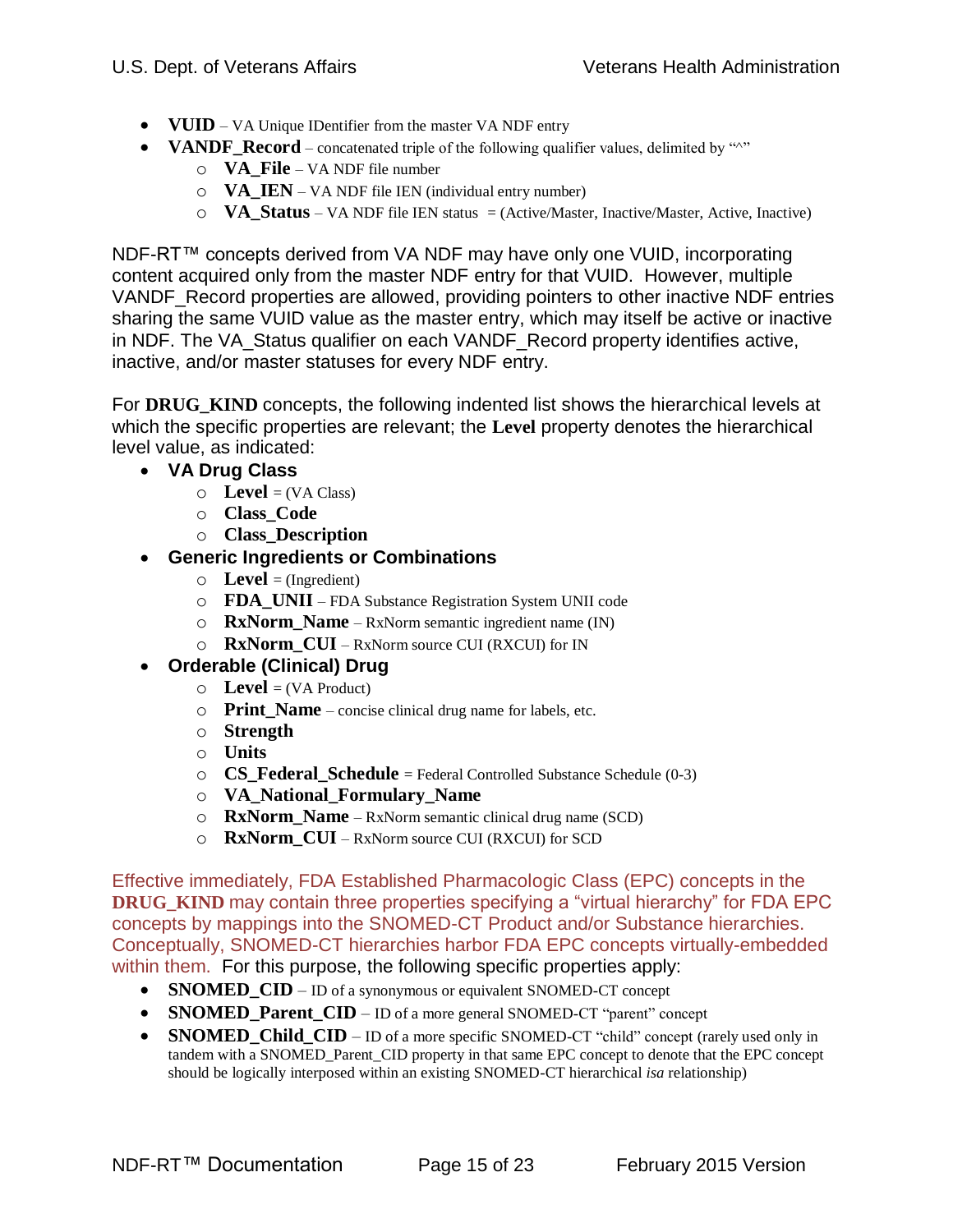NDF-RT's **INGREDIENT\_KIND** was initialized from the Medical Subject Headings (MeSH) and is periodically resynchronized by computer algorithm. For **INGREDIENT KIND** concepts, the following specific properties apply:

- **MeSH** Name *untagged* MeSH concept preferred name
- **MeSH CUI** M# unique MeSH concept identifier
- **MeSH DUI** D# or C# MeSH descriptor identifier for MeSH concept
- **MeSH\_Definition** MeSH definition for MeSH concept

NDF-RT's **DISEASE\_KIND** was initialized from the Medical Subject Headings (MeSH) and is periodically resynchronized by computer algorithm. For concepts in the **DISEASE\_KIND**, the following specific properties apply**:**

- **MeSH Name** *untagged* MeSH concept preferred name
- **MeSH\_CUI** M# unique MeSH concept identifier
- **MeSH\_DUI**  D# MeSH descriptor identifier for MeSH concept
- **MeSH Definition** MeSH definition for MeSH concept
- **SNOMED\_CID** SNOMED-CT concept ID mapping for MeSH disease name

NDF-RT's **DOSE\_FORM\_KIND** was initialized from RxNorm and is periodically resynchronized by computer algorithm. For **DOSE\_FORM\_KIND** concepts, the following specific properties apply:

- **RxNorm\_Name**  *untagged* RxNorm dose form name
- **RxNorm\_CUI** RxNorm source CUI (RXCUI)

For any remaining kinds not discussed above**,** there are no specific properties other than those listed earlier for all NDF-RT™ concepts.

**NOTE: Review\_Status**, **Last\_Reviewed**, **Reviewed\_By, Alert,** and **Comment** properties were assigned for administrative and tracking purposes during semantic modeling. They have been excluded from the NDF-RT™ Public Edition release and are not documented here.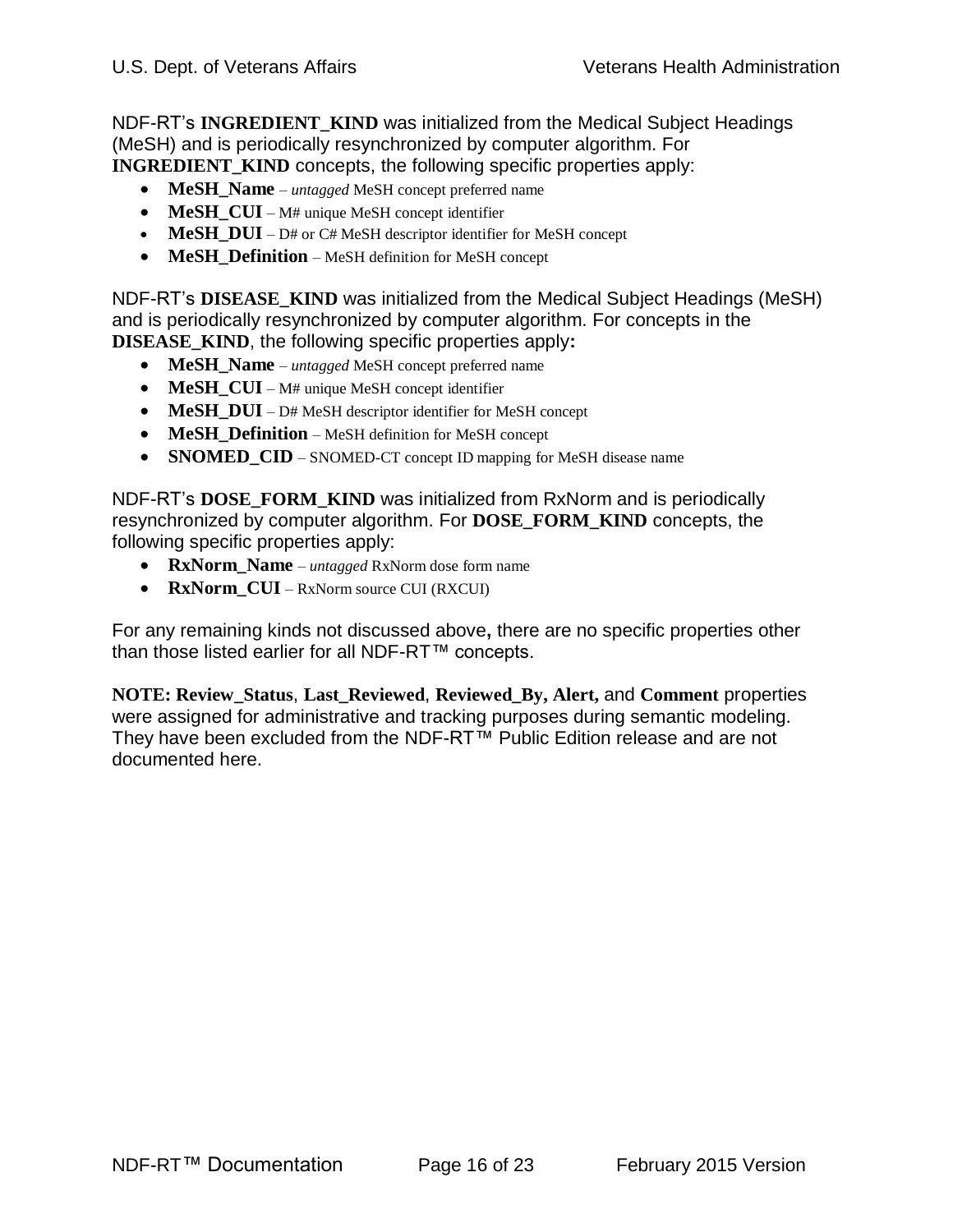# <span id="page-16-0"></span>**NDF-RT™ Maintenance and Publication**

## <span id="page-16-1"></span>*Periodic Maintenance*

### <span id="page-16-2"></span>**Automated Content Enhancements and Updates**

NDF-RT™ contains links to and content derived from relevant external terminologies such as NDF, RxNorm, MeSH, and FDA SPL. These must be refreshed regularly in order to keep content up-to-date and in synch with these other sources in accordance with their input data flows and release schedules. On a monthly basis, prior to release processing, NDF-RT™ is synchronized with updated NDF and RxNorm content. The NDF monthly refresh process involves the revision of core NDF data within NDF-RT™ identified by comparative programmatic analyses of selected files across the monthly VANDF patch databases. VA Drug Classes, Generics and Ingredients, and Drug Products are all updated programmatically from these VANDF patches. Via RxNorm collaborative processes, Dose Forms and Dose Form roles, as well as RxNorm\_CUI and RxNorm Name concept properties, are also updated programmatically as part of the monthly NDF-RT™ refresh.

NDF-RT™ chemical/ingredient structural concept and disease concept hierarchies are also refreshed from the NLM MeSH hierarchy twice a year, following revisions of MeSH released in semi-annual editions of the NLM UMLS Metathesaurus. Along with these periodic refreshes from MeSH based on content extracted from the Metathesaurus, UMLS\_CUI properties are programmatically updated in NDF-RT™ as well. Data-mining the above content releases extracts the mappings needed to refresh external unique identifiers in a variety of NDF-RT™ concepts.

FDA SPL modeling of active moieties will be refreshed, incrementally as needed, in NDF-RT™ from SPL Pharmacologic Class indexing files released by FDA.

### <span id="page-16-3"></span>**Expert Content Modeling**

In order to assure continual accuracy of content and to remain current with emerging drug knowledge, the NDF-RT™ Interagency Expert Panel (NDF-RT™ IEP) was convened in 2006 to review and vet recommended changes to NDF-RT™. Initially responsible for maintenance and revision of the MoA, PE, and Chemical/Ingredient hierarchies in response to pharmacologic class requests received from FDA, the IEP is the primary body overseeing modeling taking place in the aforementioned hierarchies. It also works in conjunction with a VHA Subject Matter Expert (VHA SME) team, which evaluates MoA, PE, and Chemical/Ingredient modeling, as well as external agency modeling requests beyond the three reference hierarchies that may be deemed necessary for clinical decision support. Based on input from these groups, content modelers make needed changes to NDF-RT™. The IEP, comprised of members from various agency stakeholders with interest in drug terminologies, including VA, FDA, NLM, NCI, and CMS, meets monthly to discuss changes recommended for that month's release.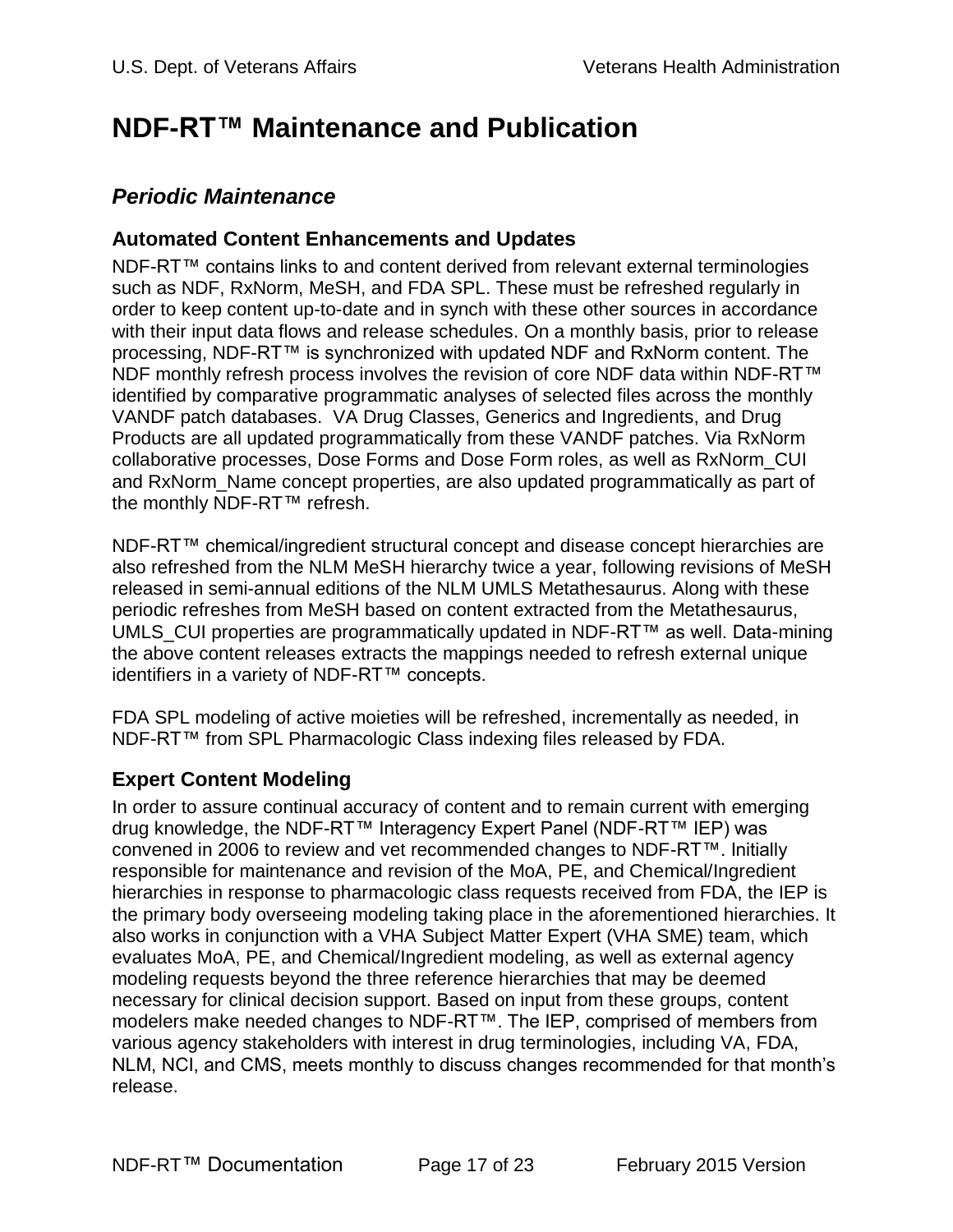## <span id="page-17-0"></span>*Publication*

### <span id="page-17-1"></span>**Release Process, Schedule, and Distribution Sites**

NDF-RT™ is published ten times per calendar year, with combined releases occurring for December/January and August/September, following a consistent process that is briefly summarized in this section.

Following review, comment, and approval of changes recommended by the IEP for the current release, processing of the new release begins during the first week of each month, starting with the content refreshes mentioned above. When these are complete, NDF-RT™ "pre-release" files are produced and distributed to NLM for inclusion in the next month's release of RxNorm.

During the last week of each month, NLM provides mappings of RxNorm Names and CUIs by NUI, which are loaded into NDF-RT™, ensuring that each release of NDF-RT™ contains the most up-to-date RxNorm content possible. Following the incorporation of these attributes, the final release files are produced via a programmatic update process. During this process, new NDF-RT™ concepts are assigned NUIs, namespace statistics and change summary files are produced, and the release format files (shown below in [Table 1\)](#page-18-0) are packaged. The monthly production and publication schedule is shown in [Figure 5.](#page-17-2)



**Figure 5: Monthly NDF-RT™ Production Process and Release Schedule**

<span id="page-17-2"></span>New versions are posted on a password-protected **Apelon-hosted download site**<sup>3</sup> on the first Monday of the month. Notification of the new NDF-RT™ version is also given to external (government) publication locations, which post the updated files as well. At this time, NDF-RT™ release files are also available from the National Cancer Institute

 $\overline{a}$ <sup>3</sup> User accounts may be set up upon request by contacting Apelon.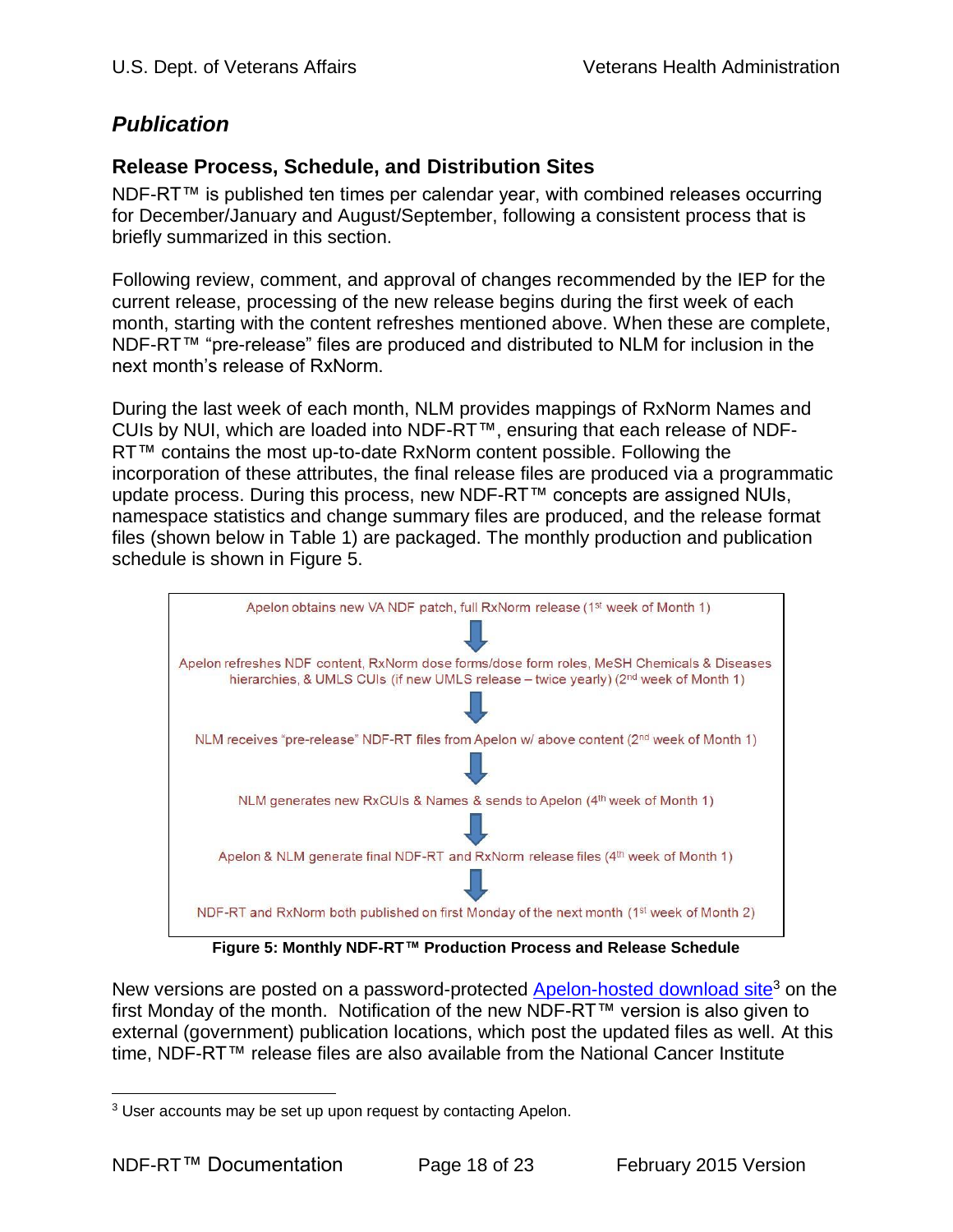Enterprise Vocabulary Services (EVS) on the [Federal Medication Terminologies](http://www.cancer.gov/cancertopics/terminologyresources/page4) webpage. NDF-RT™ inferred (post-classification) content is also integrated into the National Library of Medicine RxNorm Full Monthly Release, available on the [RxNorm](http://www.nlm.nih.gov/research/umls/rxnorm/index.html) webpage, to UMLS licensees on the first Monday of the month.

<span id="page-18-0"></span>

| <b>Filename</b>                                                                                               | <b>Contains</b>                                                                                                                                                                                                                                                                                           |
|---------------------------------------------------------------------------------------------------------------|-----------------------------------------------------------------------------------------------------------------------------------------------------------------------------------------------------------------------------------------------------------------------------------------------------------|
| NDFRT_Public_YYYY.MM.DD_TDE.zip                                                                               | NDF-RT Public Edition in Apelon TDE XML "defined" view<br>$\bullet$<br>(pre-classification)<br>Concept name + NUI text file<br>Change summaries for concepts, properties, associations,<br>and terms<br>PDF describing data elements in Public Edition<br>Release notes<br>NDF-RT documentation           |
| NDFRT_Public_YYYY.MM.DD_TDE_inferred.zip                                                                      | NDF-RT Public Edition in Apelon TDE XML "inferred" view<br>$\bullet$<br>(post-classification)<br>PDF describing data elements in Public Edition<br>Release notes<br>$\bullet$<br><b>NDF-RT</b> documentation<br>$\bullet$                                                                                 |
| NDFRT_Public_YYYY.MM.DD_TDE_ByName.zip<br>(used by NCI to produce NDF-RT OWL files)                           | NDF-RT Public Edition in Apelon TDE XML "inferred" view<br>$\bullet$<br>(post-classification), exported by Name<br>PDF describing data elements in Public Edition<br>$\bullet$<br>Release notes<br>$\bullet$<br>NDF-RT documentation                                                                      |
| NDFRT_YYYY.MM.DD_SPL.zip                                                                                      | Text files listing concept names + NUIs for MoA, PE, and<br>$\bullet$<br>Chemical/Ingredient hierarchies                                                                                                                                                                                                  |
| NDFRT-Public_YYYY.MM.DD.UUU_DTS_full.zip <sup>4</sup><br>NDFRT-Public_YYYY.MM.DD.UUU_DTS_diff.zip             | NDF-RT Public Edition in XML "inferred" view (post-<br>$\bullet$<br>classification) as Apelon Distributed Terminology System<br>(DTS) full and diff load files (DTS 3.4+)<br>Change summaries for concepts, properties, associations,<br>and terms (only in:<br>NDFRT-Public YYYY.MM.DD.UUU DTS diff.zip) |
| RxNorm_full_MMDDYYYY.zip (available from UMLS<br>Knowledge Source Server; UMLS license required) <sup>5</sup> | NDF-RT Public Edition "inferred" view (post-classification)<br>$\bullet$<br>content within RxNorm full release relational files in RRF                                                                                                                                                                    |

#### **Table 1: Monthly NDF-RT™ Release Formats with Packaged Files**

 $\overline{a}$ 

<sup>4</sup> The "\_UUU" segment of these filenames denotes the three-letter UMLS version from which NDF CUI and STY (semantic type) files were derived.

<sup>&</sup>lt;sup>5</sup> An overview and documentation of [RxNorm](http://www.nlm.nih.gov/research/umls/rxnorm/index.html) release files are available on the RxNorm webpage.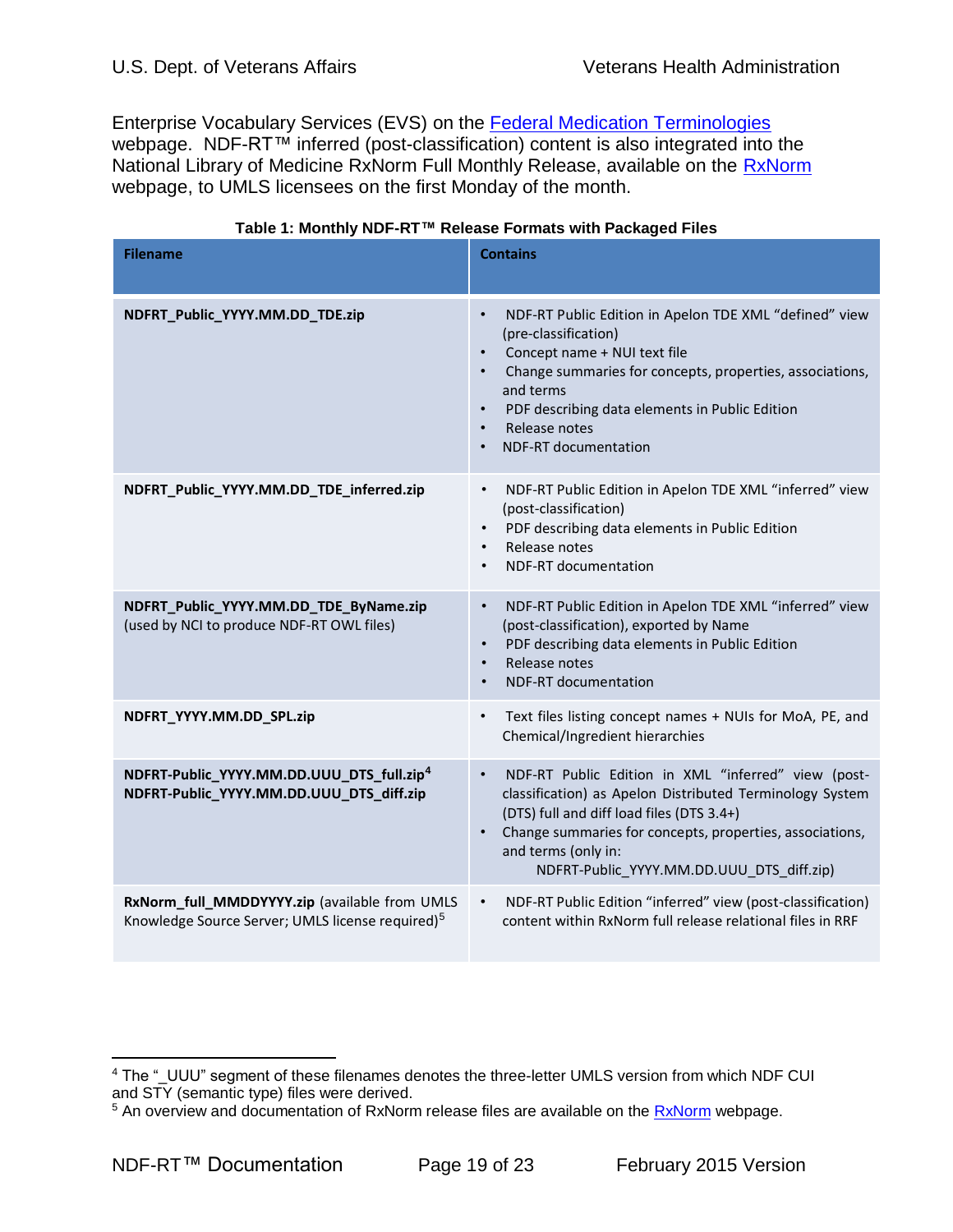# <span id="page-19-0"></span>**Appendix I: NDF-RT™ Modeling Guidelines**

This section has explicit modeling guidelines for those domain experts (pharmacists, pharmacologists, clinicians) responsible for content modeling, using the Apelon TDE in order to maintain and extend the NDF-RT™ content model described earlier in this NDF-RT™ documentation, as diagrammed in Figure 1. Historically, it served as the Style Guide during initial NDF-RT™ content modeling. Going forward, it provides continuing guidance for consistent maintenance and extension of such medication modeling. Understanding and maintaining the content model are the most important considerations for NDF-RT™ semantic modelers.

Economies of scale in NDF-RT™ result from describing and modeling a limited universe of approximately 4,000 *active single ingredient generic preparations*, rather than more than 10,000 orderable medications and 100,000 packaged drug products. Described characteristics of a generic single ingredient or combination preparation can be inherited into any pharmaceutical product formulated from it.

# <span id="page-19-1"></span>*Goals*

All *active single ingredient generic ingredient preparation* concepts in the "Pharmaceutical Preparations" hierarchy should be modeled to a uniform desirable level of quality. Characteristics of *active multiple ingredient* generic preparation concepts usually can be computed from their individual ingredients and need not be modeled at this time. However, any therapeutic characteristics that differ will need to be distinguished by future modeling efforts.

Semantic modeling should assure that all definitional characteristics (*role relationships*) for each active generic ingredient concept are *correct* and *complete***,** according to authoritative drug knowledge in one or more VHA-specified references.

**NB:** Throughout this NDF-RT™ semantic modeling section, so-called *active* or *generic ingredient preparation* concepts specifically refer to **DRUG\_KIND** "Generic Ingredient" concepts, where **Level** = "Ingredient", which appear in the "Pharmaceutical Preparations" hierarchy. These are drug formulations which contain chemicals that are named in the **INGREDIENT KIND** "Chemical Ingredients" reference hierarchy via a distinguishing suffix tag "[Chemical/Ingredient]" and are explicitly linked from the generic ingredient concept by a **has\_Ingredient** role relationship. Only single ingredient **DRUG\_KIND** "Generic Ingredient" concepts have been modeled to date.

# <span id="page-19-2"></span>*Tasks*

- Review and assign Mechanisms of Action (**has MoA**) role relationship(s) and Physiologic Effects (**has\_PE**) role relationship(s) to every *active single ingredient* generic ingredient
- Review and assign clinically-significant therapeutic/preventive/diagnostic use or indication role relationships (**may\_treat, may\_prevent, may\_diagnose, induces**) to every *active single ingredient* generic ingredient, at an appropriate level of clinical granularity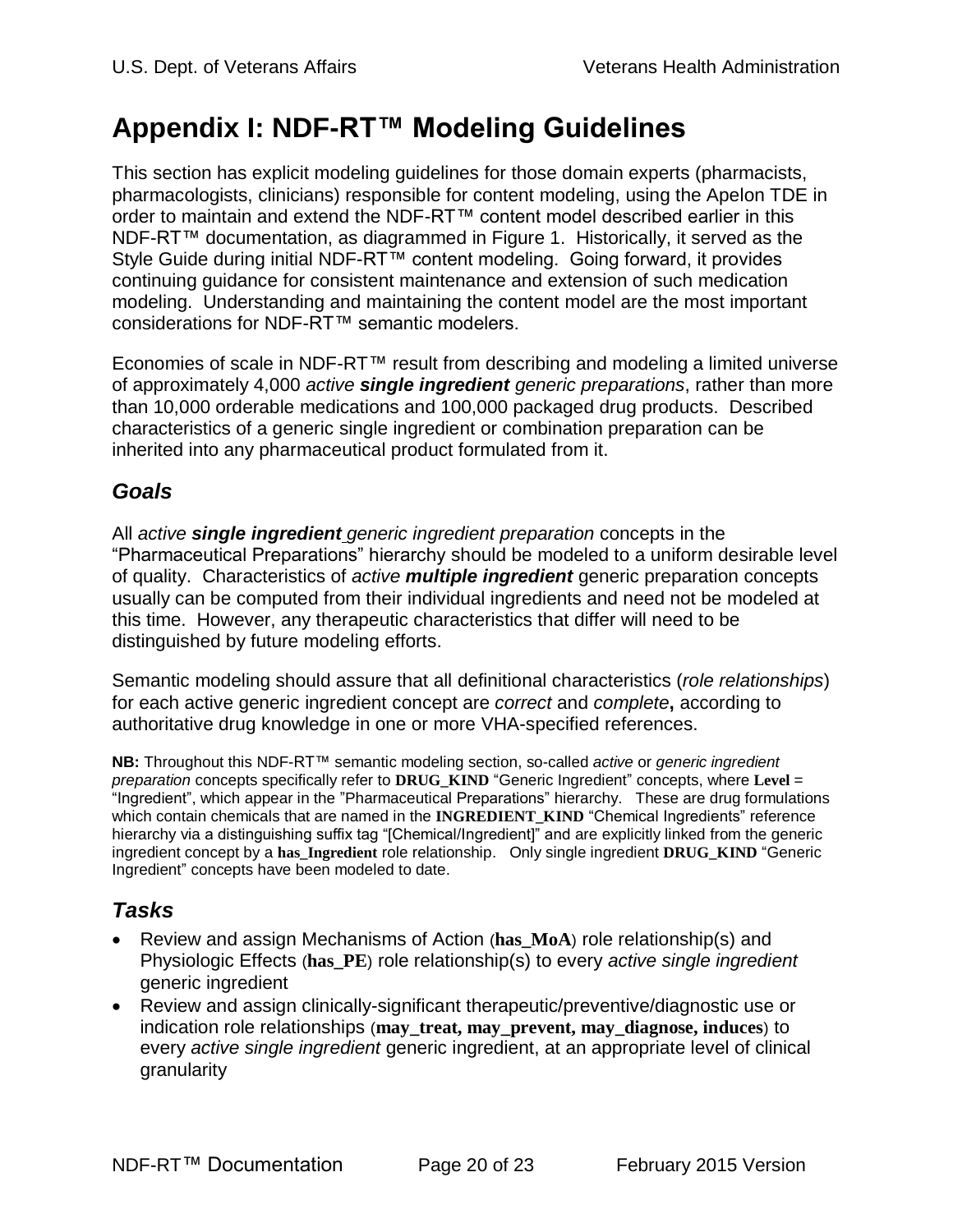- Review and assign clinically-significant contraindication role relationships (**CI\_with, CI\_ChemClass, CI\_MoA, CI\_PE**) to every *active single ingredient* generic ingredient, at an appropriate level of clinical granularity, according to the **KIND** of the target concept
- Review and assign to-be-specified role relationships relevant at this level
- Delete incorrect role relationships *only if* among those types listed above
- Model "base" generic ingredient preparations differently from their "salt/ester" child concepts as needed
- Alert managing editor of missing reference concepts required for semantic modeling
- Alert managing editor of incorrect, inappropriate, or duplicate concepts to be deleted
- Set each concept's internal **Review Status** property appropriately when finished

**NB:** This guide assumes that an automated update or New Drug Transaction (NDT) process would instantiate new **DRUG\_KIND** concepts in the NDF-RT™ knowledge base in a consistent, principled manner. Updates should correctly place drugs or generic ingredients in the drug polyhierarchy, instantiate essential basic roles (**has\_Ingredient, has\_DoseForm**) and associations, set certain VHA NDFspecific property values (**VANDF\_Record, VUID,** etc.), and set other NDFRT-specific properties (**Level, Review\_Status**, etc.). External source associations and property values would also be initialized automatically, as feasible. Semantic modeling would then be required only for appropriately flagged new or revised **DRUG\_KIND** concepts.

# <span id="page-20-0"></span>*Desiderata*

**Choose the most precise reference concept at the same level of specificity as the stated concept in the authoritative reference. For example, an active ingredient preparation which may treat Malignant Hypertension should be modeled as such. However, other ingredient preparations that treat the more general concept Hypertension should use only that general concept in their descriptions, rather than more specific descendants farther down the Disease concept reference hierarchy.**

**NB:** The TDE Hierarchy Tree and Concept Walker panels facilitate browsing concepts and their descendants in the reference hierarchies.

- 1. Model all important characteristics (MoA, PE, and clinically-significant therapeutic indication or contraindication information) for *active single ingredient preparations*, where "important" is defined as it appears in relevant subsections of the medication entry in the designated primary reference. Other reference texts or drug web sites may be consulted to clarify issues or rectify omissions in this primary reference. Balance the goal of completeness with any productivity requirements.
	- a. Mechanisms of Action (**has\_MoA** role) How an active ingredient preparation acts at the cellular, subcellular, or molecular levels. Includes receptor interactions and physiochemical activity. *Examples: Angiotensin Converting Enzyme Inhibitor, Adrenergic beta1-Antagonist.*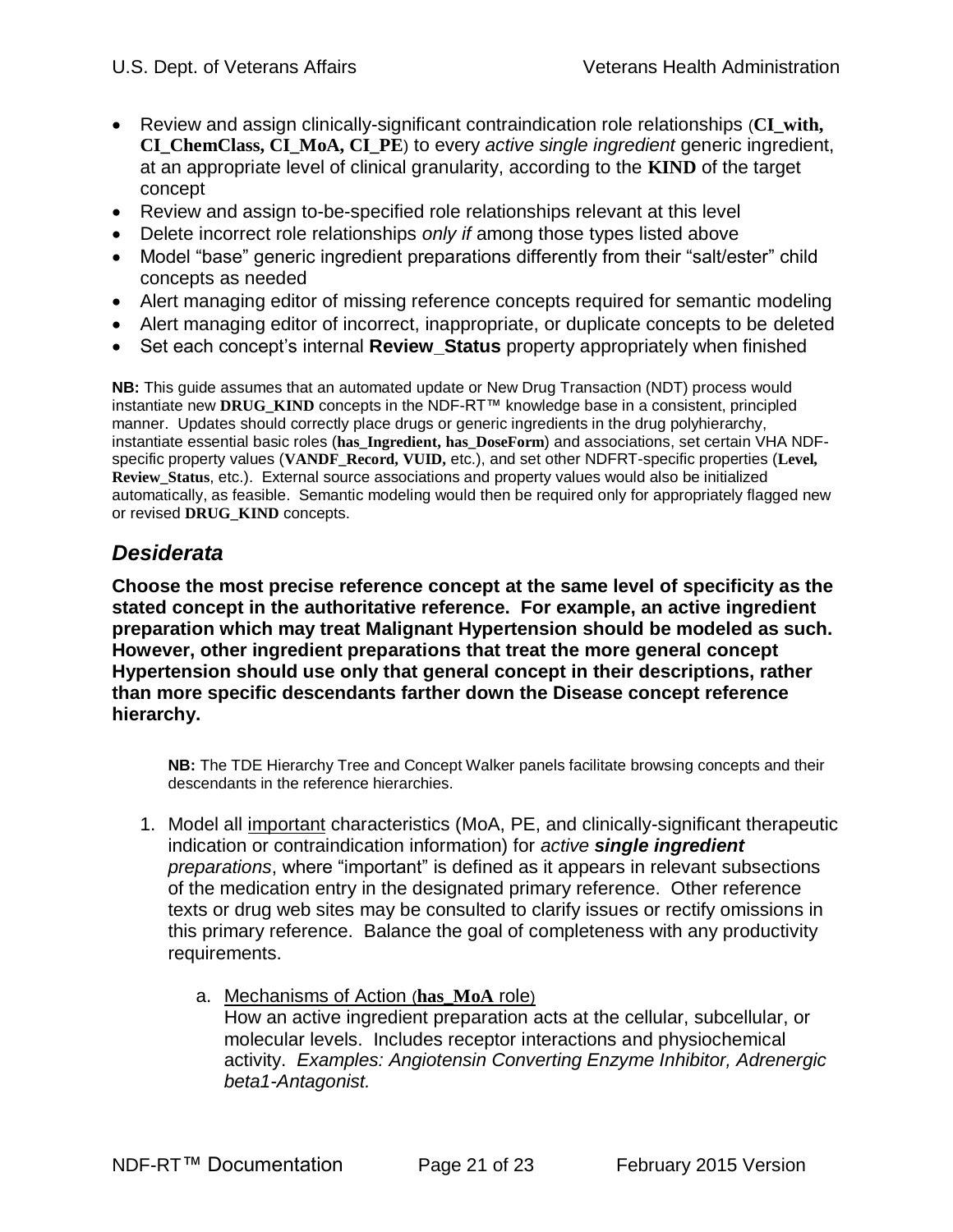- b. Physiologic Effects (**has\_PE** role) How an active ingredient preparation affects organ systems, organs, or tissues within the body. *Examples: Bronchodilation, Acid Secretion Inhibition.*
- c. Clinically-significant Uses or Indications (**may\_treat, may\_prevent, may\_diagnose, induces** roles)

Which diseases or pathophysiologic states would this active ingredient preparation have as *clinically-significant* indications or uses (either on- or off-label) for *treatment*, *prevention*, or *diagnosis*. Consider whatever meets the following criteria:

"Medication X is *appropriate* for the diagnosis, prophylaxis, or treatment of disease Y, its associated symptoms, or closely associated diseases (e.g., specific opportunistic infections in AIDS), given the usual course of the disease being treated, the usual risks of the medication, and the usual benefits derived from that medication."

*Examples: Atenolol may treat Hypertension, Atorvastatin may treat Hypercholesterolemia, Medroxyprogesterone Acetate may prevent Pregnancy*.

d. Clinically-significant Contraindications (**CI\_with, CI\_ChemClass, CI\_MoA, CI\_PE** roles)

Which contraindications would be *clinically-significant* for this active ingredient preparation. Contraindications can be described in one of four ways by reference to different **KIND**s of NDF-RT concepts.

- Contraindicated in the presence of specified diseases or pathophysiologic states:
	- **CI\_with role DISEASE\_KIND concept** *Examples: Atenolol contraindicated with Bradycardia,*

*Azathioprine contraindicated with Pregnancy.*

 Contraindicated in the presence of any active ingredient prep in the specified structural chemical class:

 **CI\_ChemClass role INGREDIENT\_KIND concept** *Example: Chlorothiazide contraindicated in the presence of Sulfonamides.*

• Contraindicated in the presence of any active ingredient preparation having the specified mechanism of action:

 **CI\_MoA role MECHANISM\_OF\_ACTION\_KIND concept** *Example: Bupropion contraindicated in the presence of Monoamine Oxidase Inhibitors.*